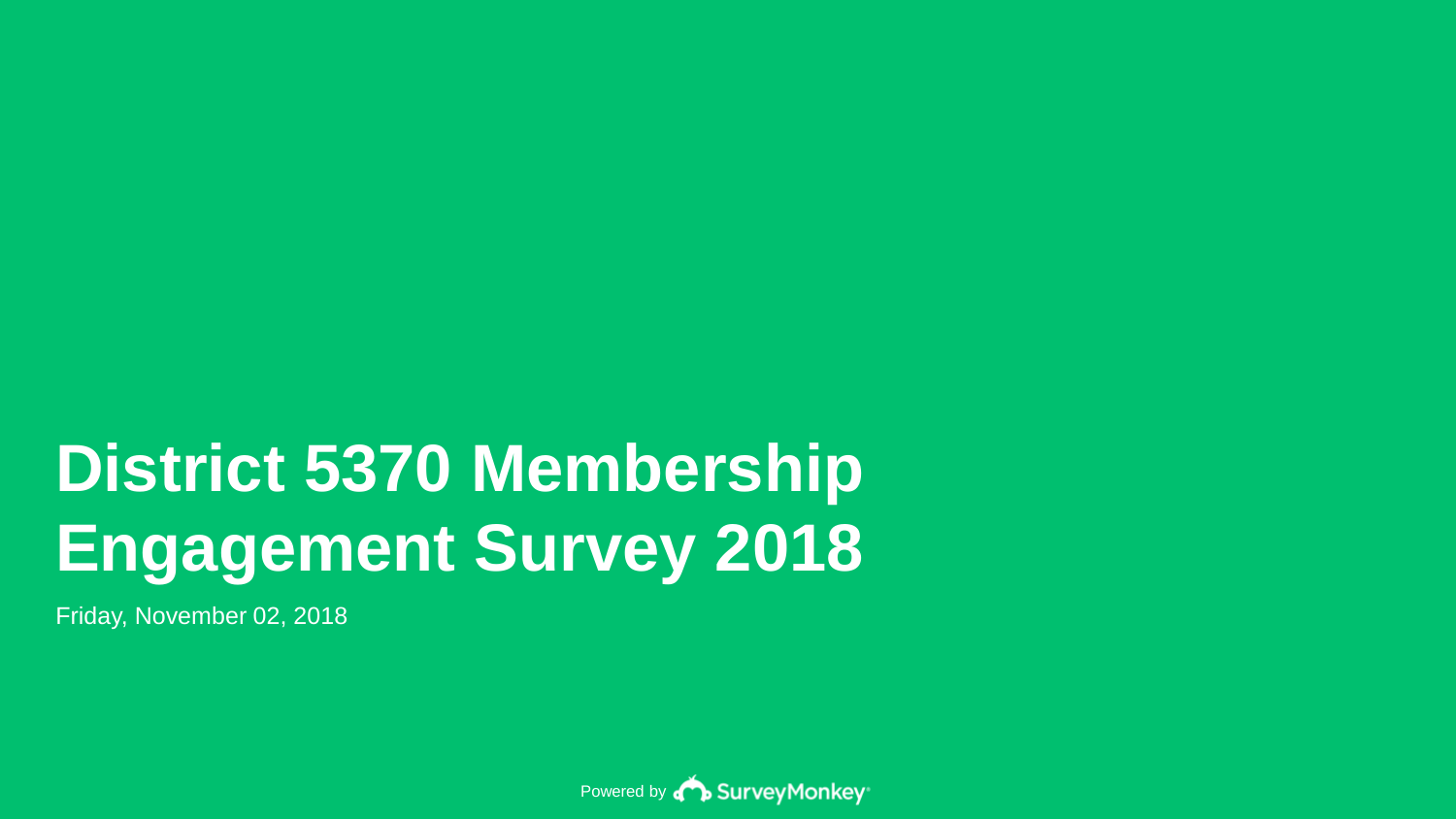# **Overview of Presentation**

- Overview of Process
- Participation Rates as indicators of Overall Engagement
- Value of Survey
- Key Engagement Concepts
- Top Performers in District
- Tools at hand to boost engagement
- Review of results
- Discussion on next steps for your club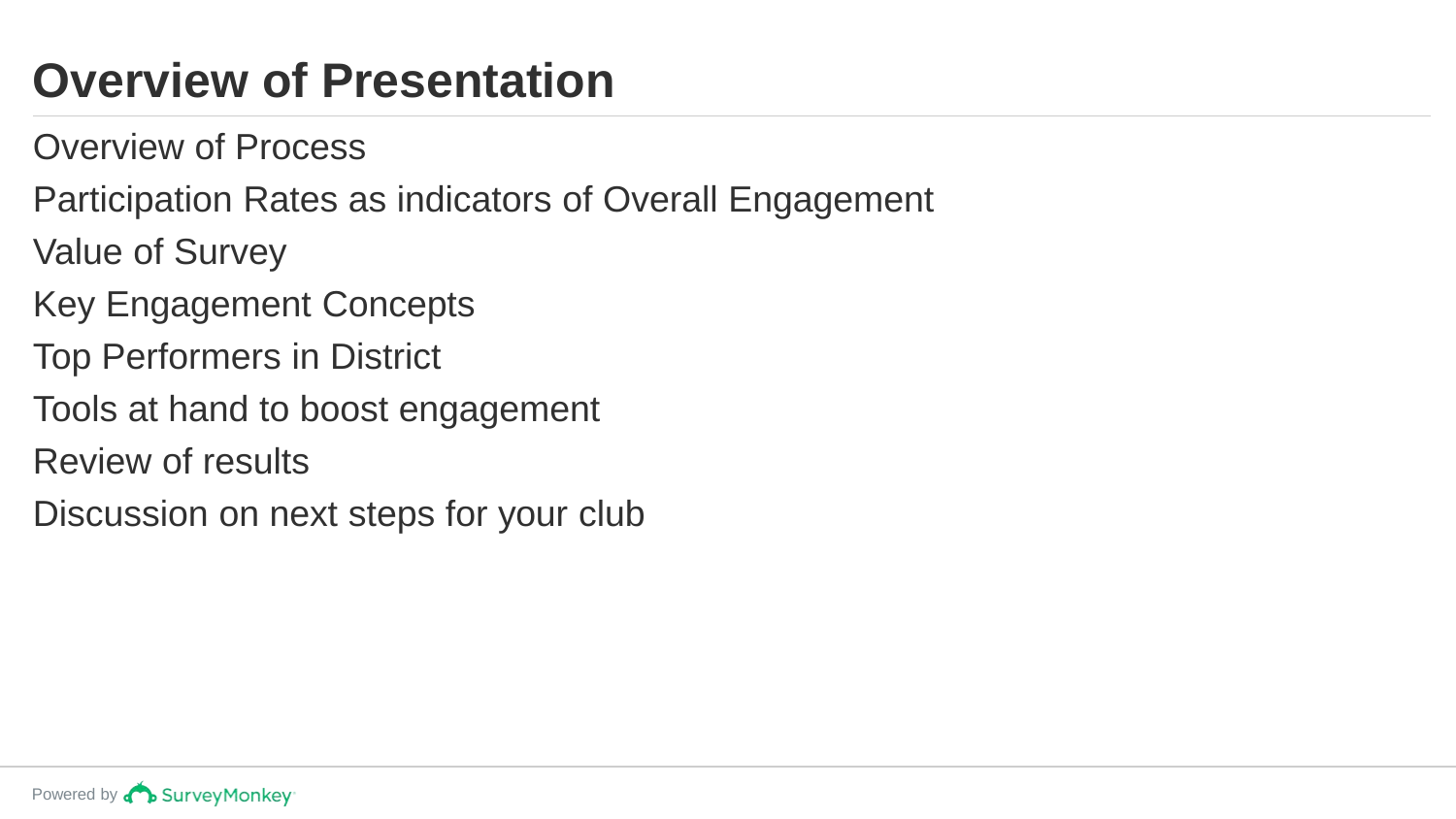# **Participation Rates as indicators of overall engagement**

- 643 Rotarians completed the Survey (out of over 2000)
	- 710 responses minimum required for validity
- 30% completion Rate
- Accuracy +/- 3.11% 19 times of 20
- Participation required continual encouragement (weekly emails from yours truly:
	- Week 1: 177
	- Week 2: 170
	- Week 3: 76
	- Week 4: 118
	- Week 5: 89
	- Week 6: 13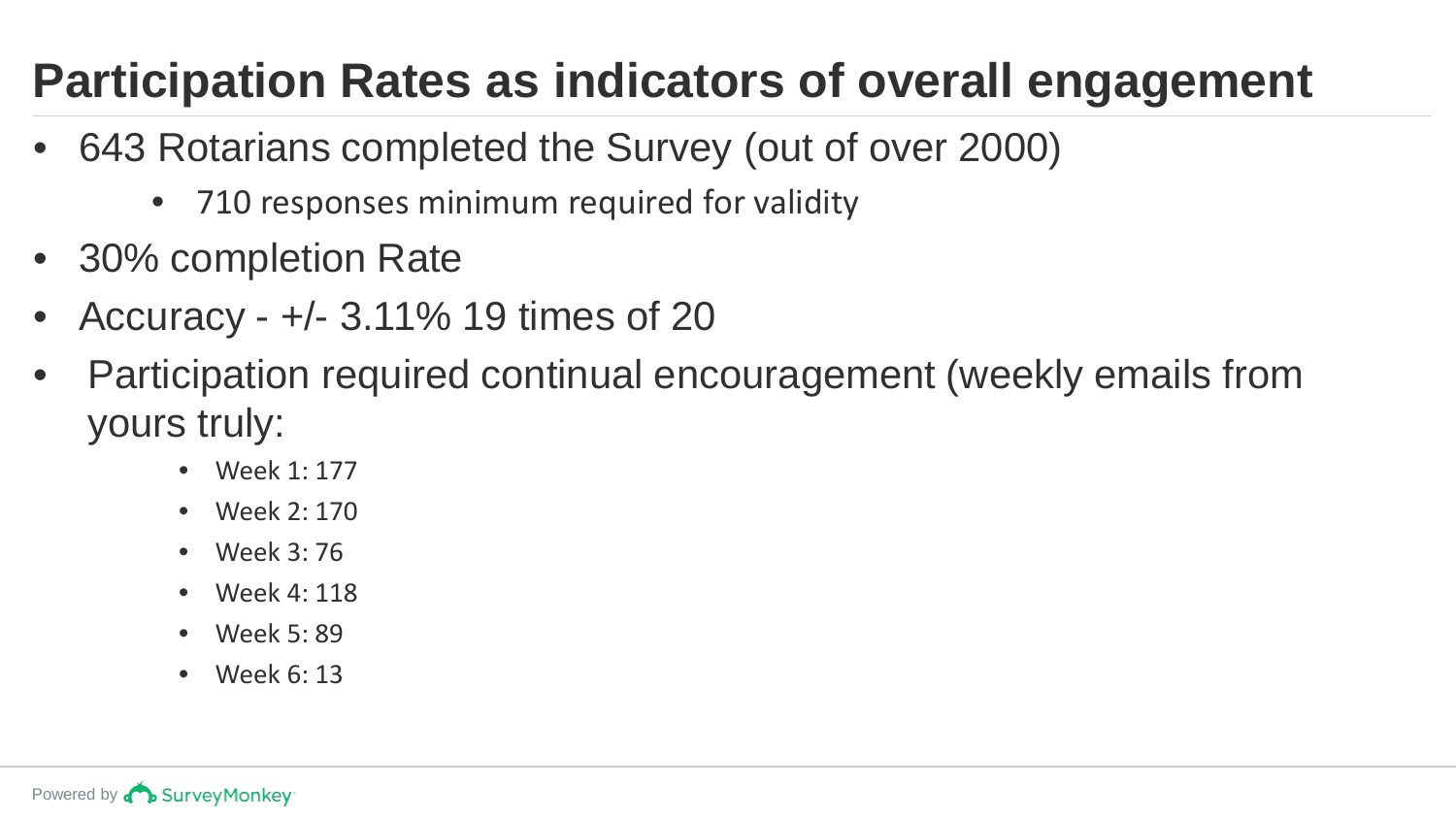# **Value of Survey**

- Based on Gallup Inc Employee engagement Survey
- The 'Gallup 12' (included here) based on 40 million survey responses
- This survey is a benchmark
	- Challenge is to see if we can take what we've learned here, and move the needle in our individual clubs
	- Plan is to survey again in future years to track
- Point is to get meaningful dialogue going!

• dd • gg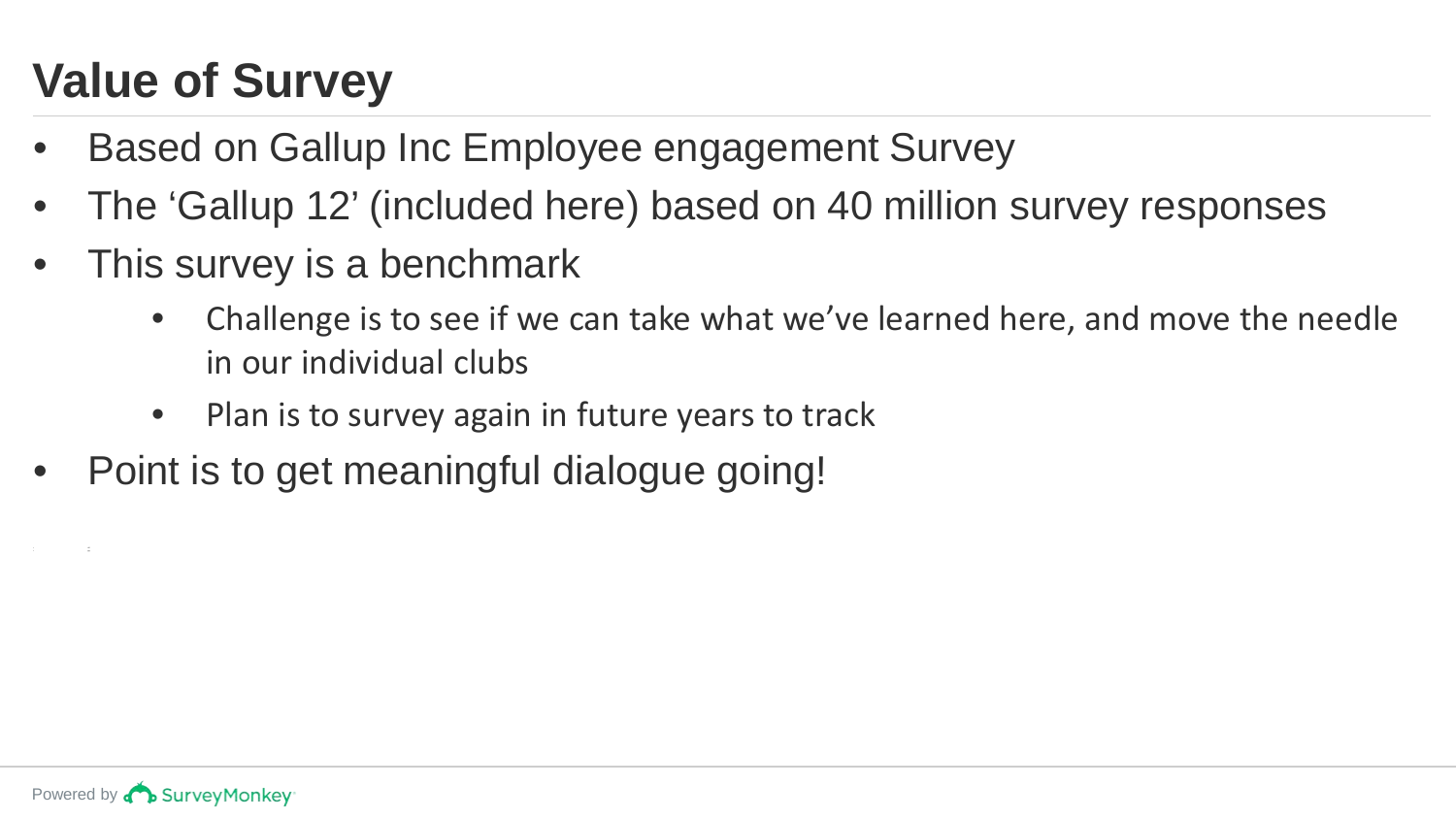# **Key Engagement Concepts**

Commitment – Question 10: On a Scale of 1 to 5, how committed are to your club?

• District Average: 4.03

Engagement: Scale of 1-5 – average of Questions 27-38

• District Average: 4.01

Satisfaction: Q 38 – How satisfied are you with your Rotary experience?

• District Average: 3.82

CES is Average of above – 3.95 for District, and 30.4% participation (district 5050 is 4.02 and 50% participation)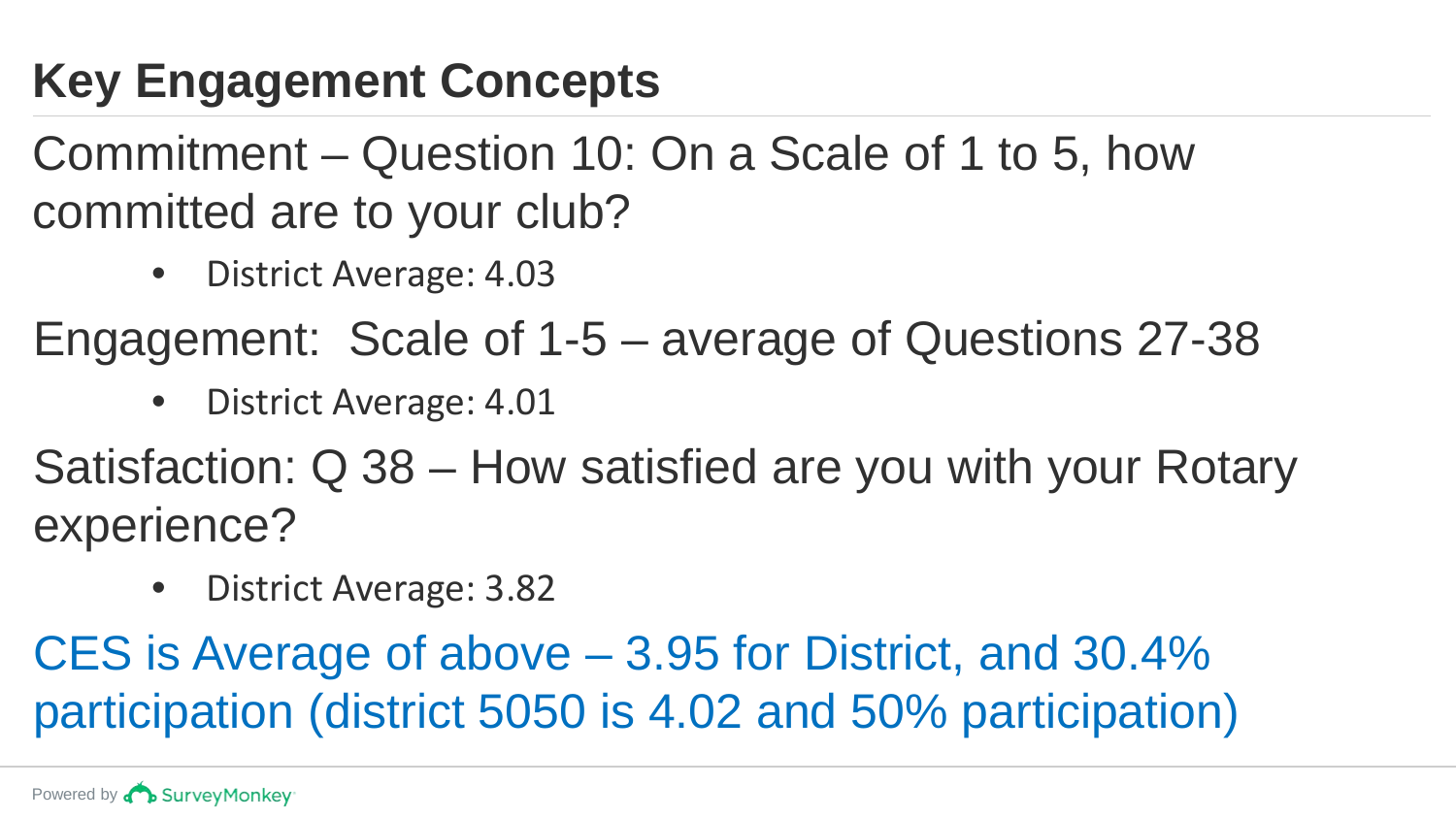# **Top Engagers – The mighty 9 (clubs over 50% particip)**

| <b>Club</b>          | <b>Commit</b> | <b>Engage</b> | <b>Satisfaction</b> | <b>CES</b> | <b>Participation</b> |
|----------------------|---------------|---------------|---------------------|------------|----------------------|
| <b>SA Saint City</b> | 4.33          | 4.24          | 4.25                | 4.29       | 63.2%                |
| <b>Edm Sunrise</b>   | 4.04          | 4.15          | 4.21                | 4.13       | 57.1%                |
| Fairview             | 3.93          | 4.01          | 4.0                 | 3.98       | 68.2%                |
| GP After 5           | 4.07          | 3.93          | 3.90                | 3.97       | 69.0%                |
| <b>Stony Plain</b>   | 3.76          | 3.95          | 4.15                | 3.95       | 69.4%                |
| <b>FSJ Sunrise</b>   | 3.93          | 3.95          | 3.96                | 3.95       | 58.3%                |
| Ft. St. John         | 3.82          | 3.82          | 3.89                | 3.84       | 52.8%                |
| Edm Glenora          | 3.67          | 3.89          | 3.84                | 3.80       | 64.2%                |
| Morinville           | 3.75          | 3.81          | 3.81                | 3.79       | 53.3%                |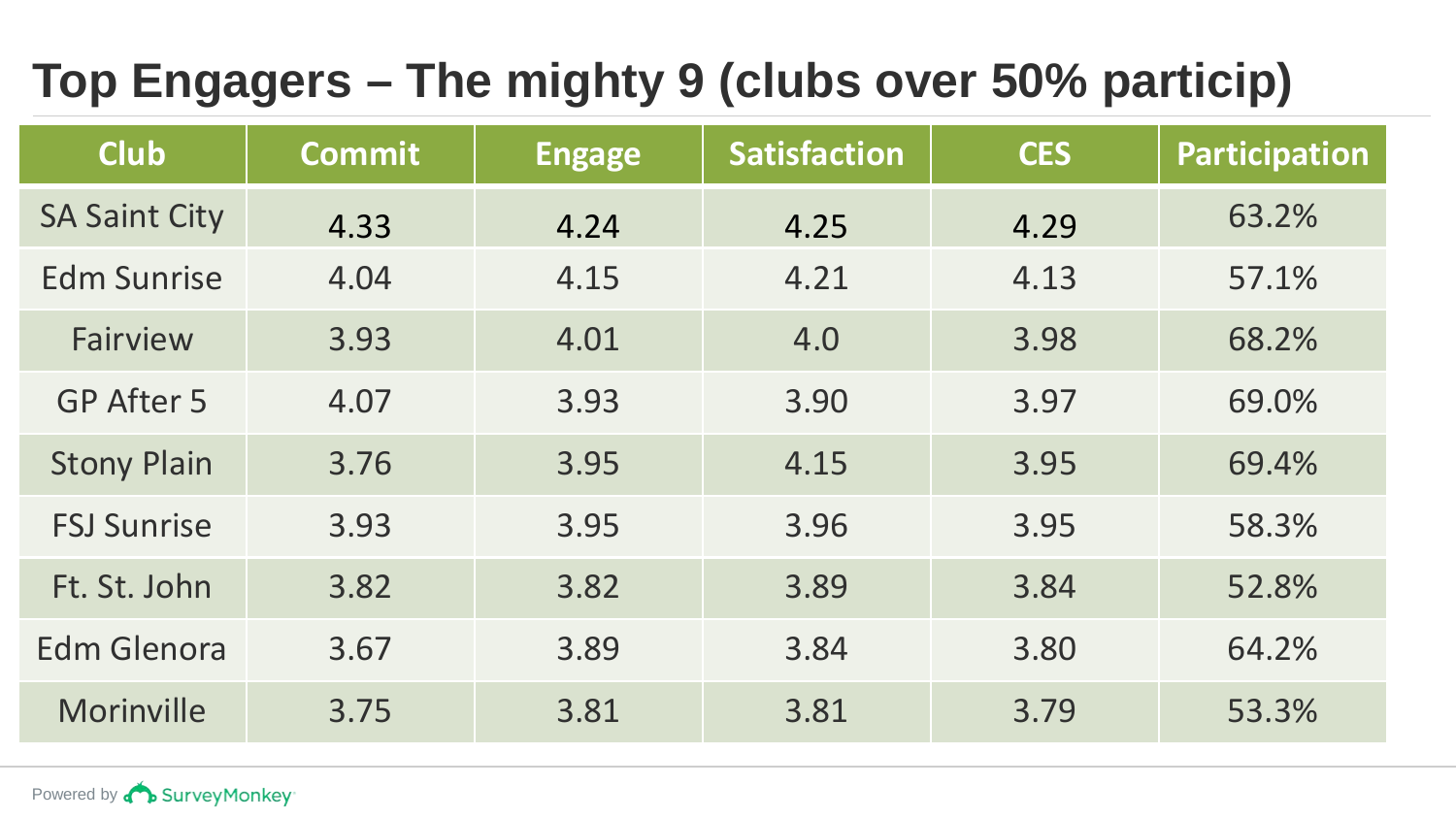# **Tools at hand to improve engagement levels**

- This Survey!
- [www.greatideastoshare.com](http://www.greatideastoshare.com/)
- Priority 1! Handbook (copies here for you)
- Ensure you do NOT take your members for granted!
- Focus on the WHY of your club's existence
- Ensure continued and relentless value for your members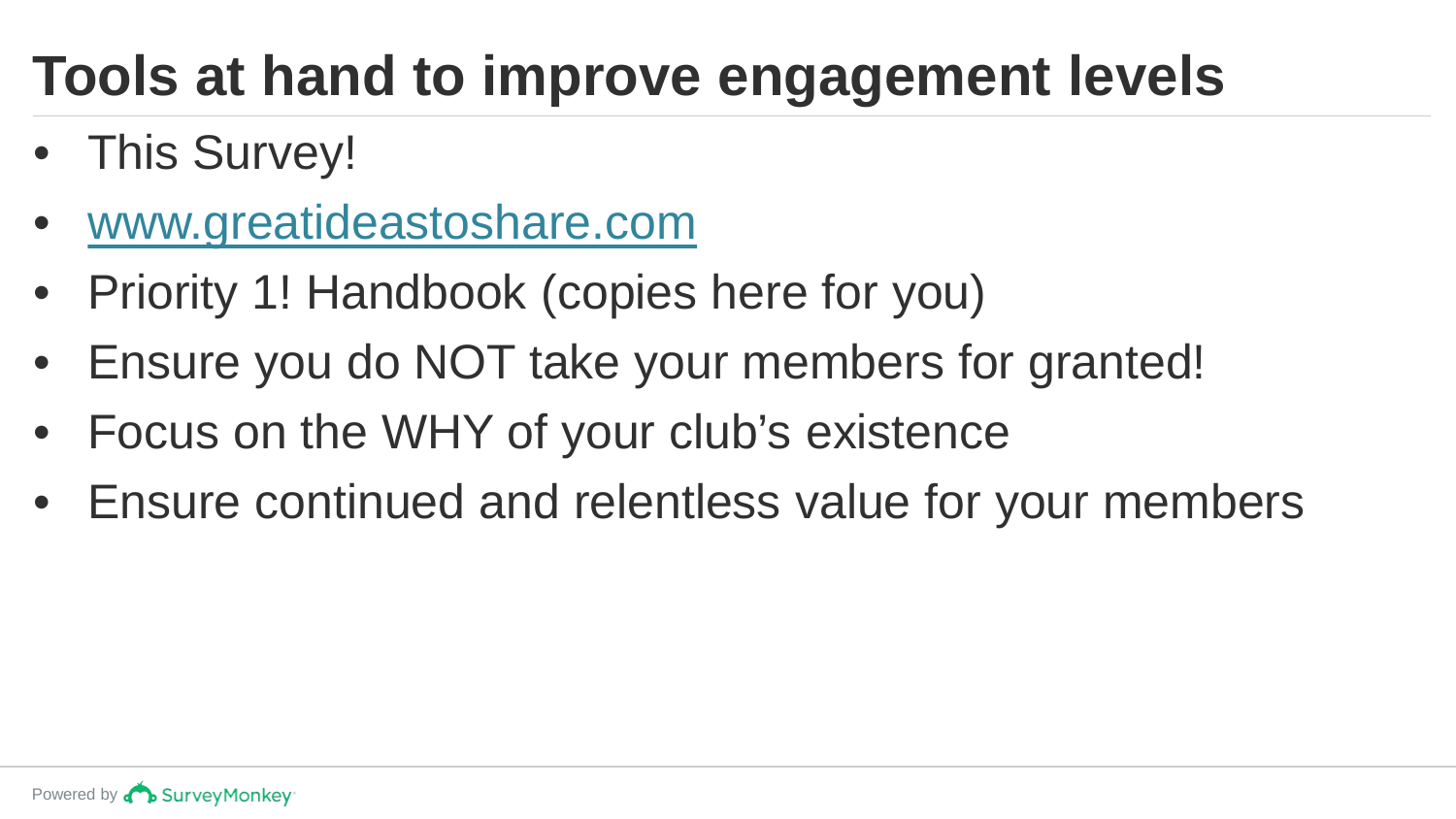#### **Q2: I feel welcome in my club**

Answered: 643 Skipped: 0



Powered by **Concey** Survey Monkey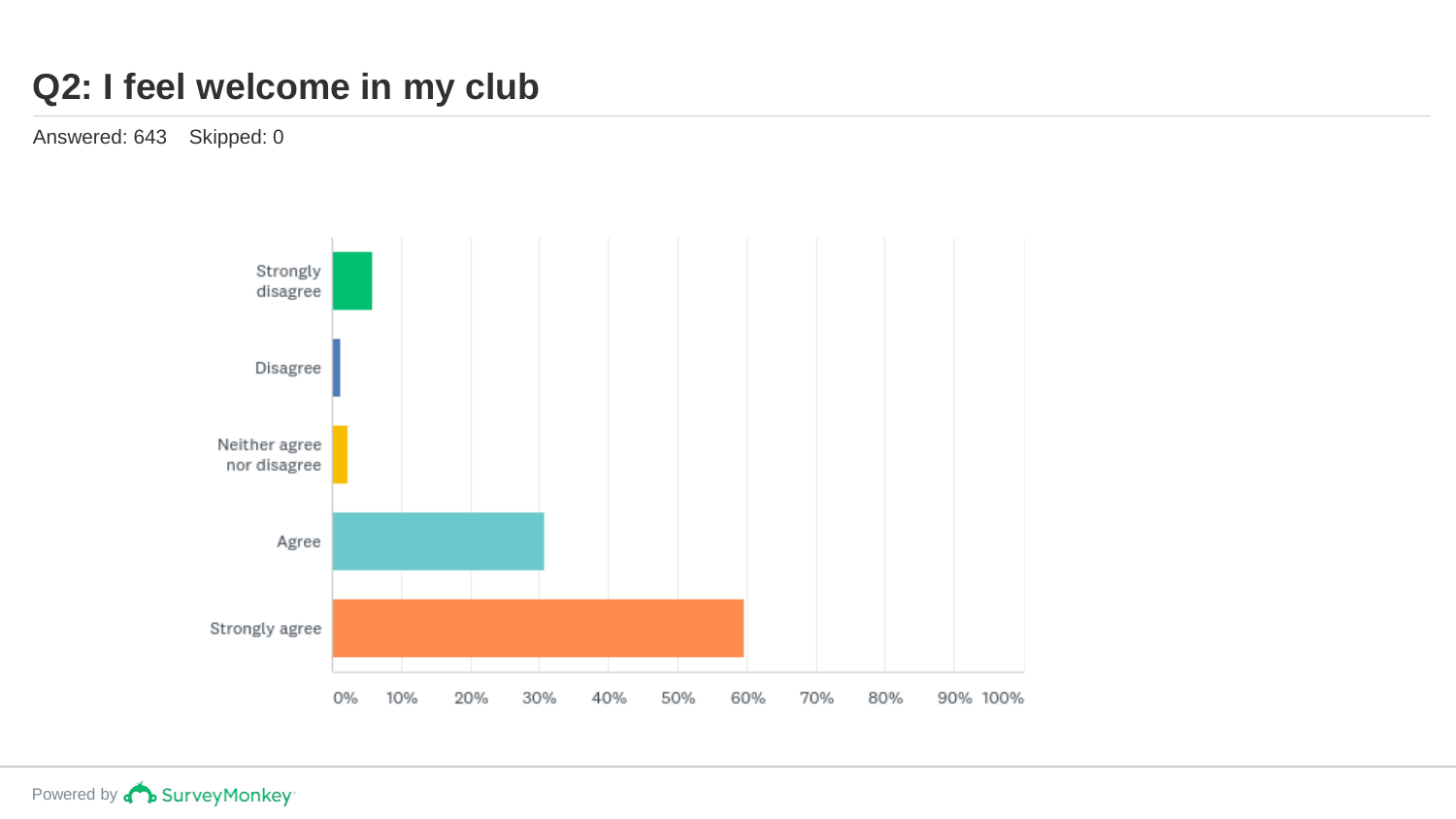# **Q3: I feel that Rotary allows me to make a difference in my community**

Answered: 643 Skipped: 0

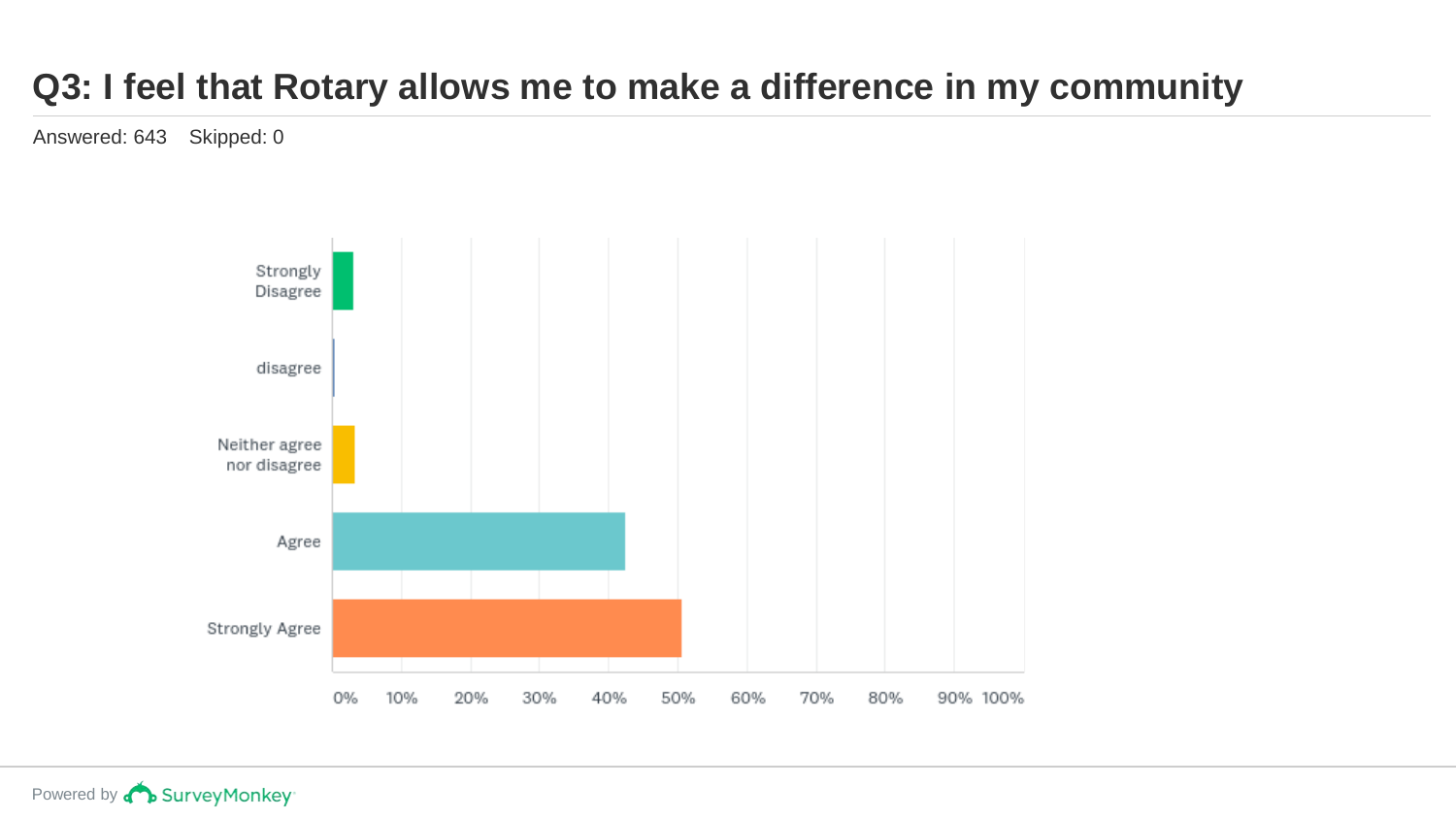# **Q4: I receive a good return on the investment of TIME I give to Rotary**

Answered: 643 Skipped: 0

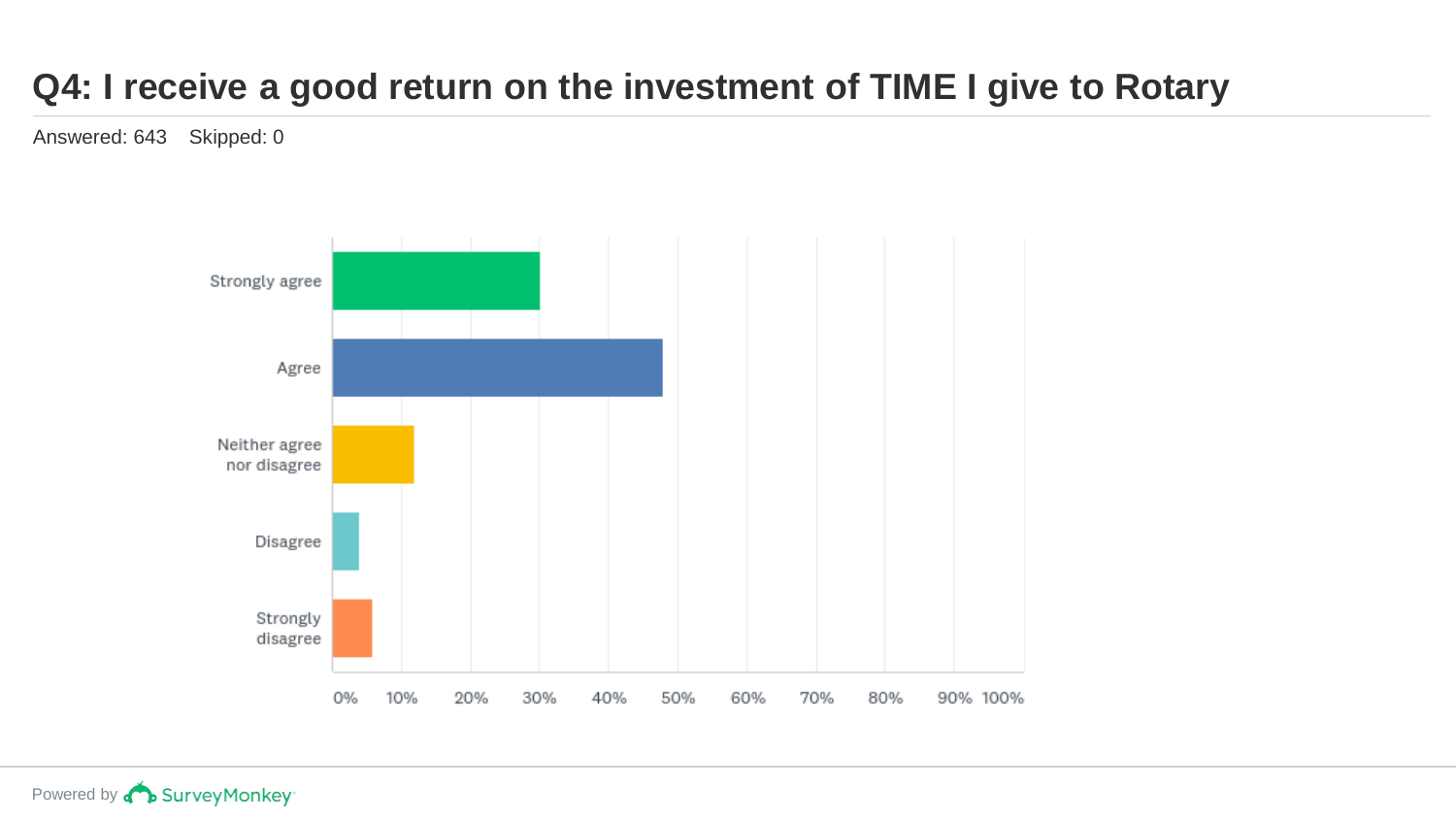# **Q4: I receive a good return on the investment of TIME I give to Rotary**

Some comments:

- *Sometimes feel taken for granted: 80-20 rule and I'm one of the 20% doers*
- *Rotary does the Best Work*
- *There are many facilities in our community that exist only because of Rotary*
- *I feel good about what we so, and I get to do it with great friends*
- *I wish that when I offer to help members and board members, they'd contact me*
- *WHY DID YOU CHANGE THE FORMAT OF THE ANSWERS???*
- *I don't' see the point of having a meeting every week; we should be doing something in the community*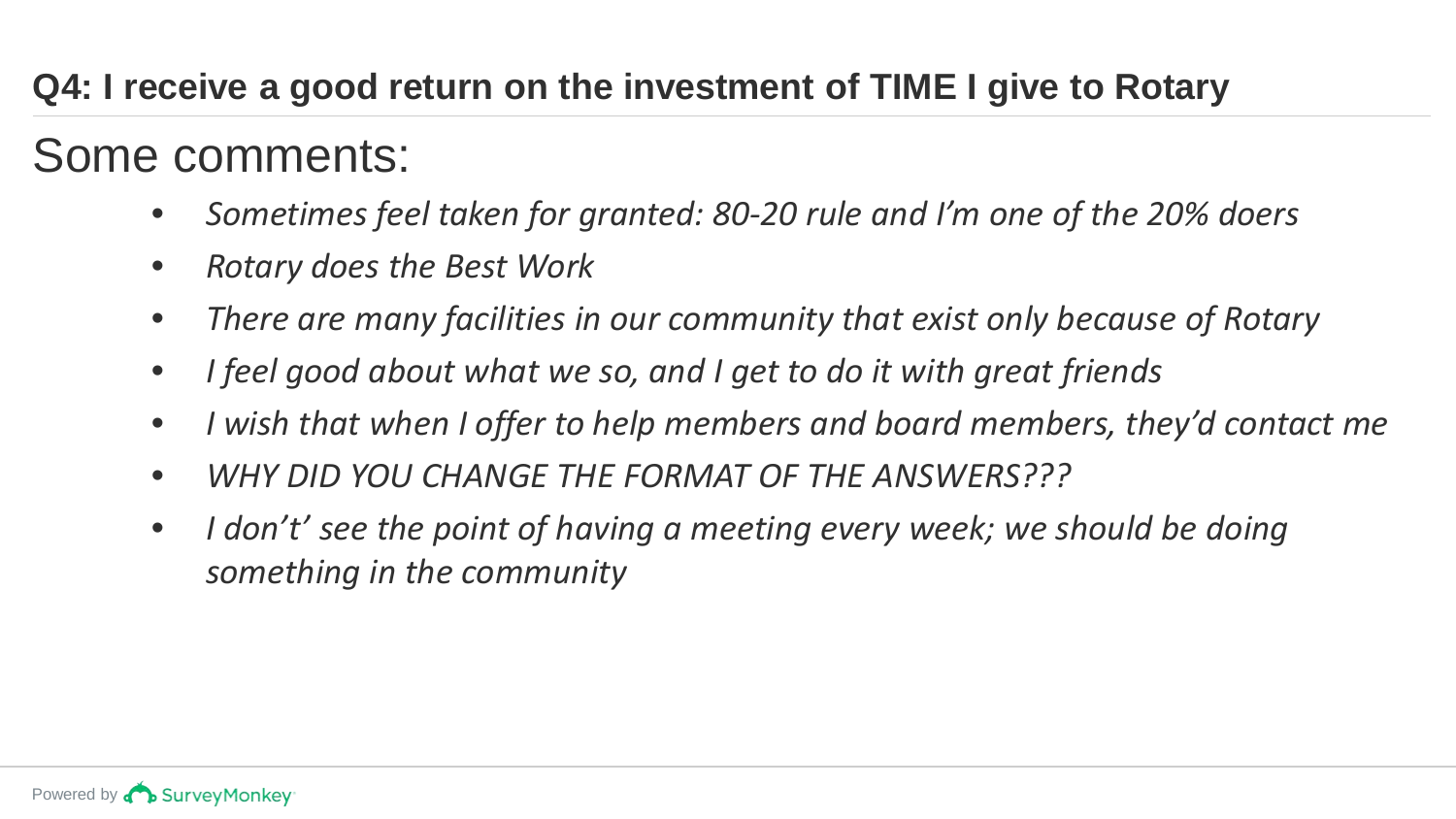# **Q5: Through Rotary, I make a difference internationally**

Answered: 643 Skipped: 0

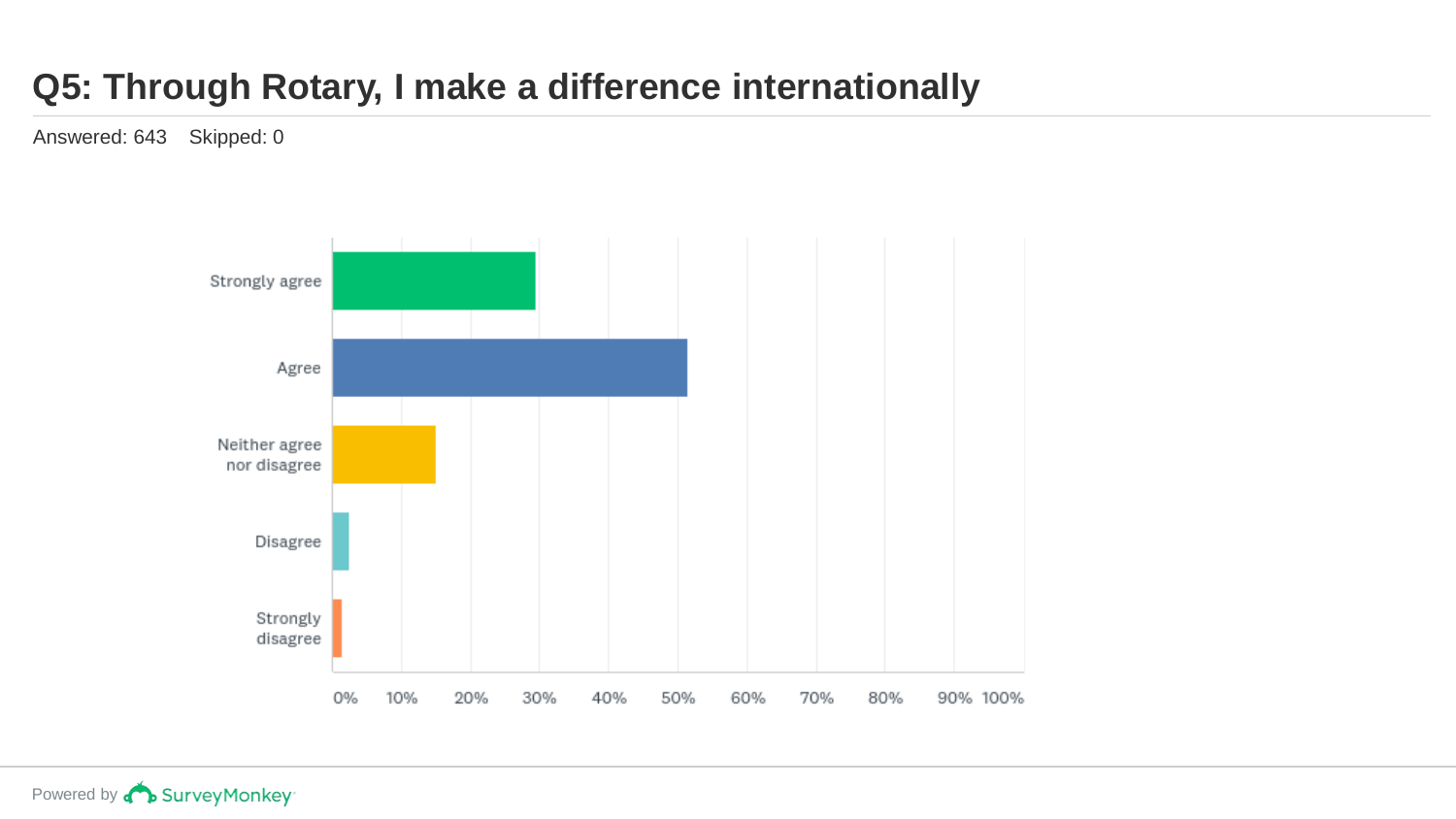#### **Q6: In the past year, I have invited a guest to one of my club's regular meetings, or social events**

Answered: 643 Skipped: 0

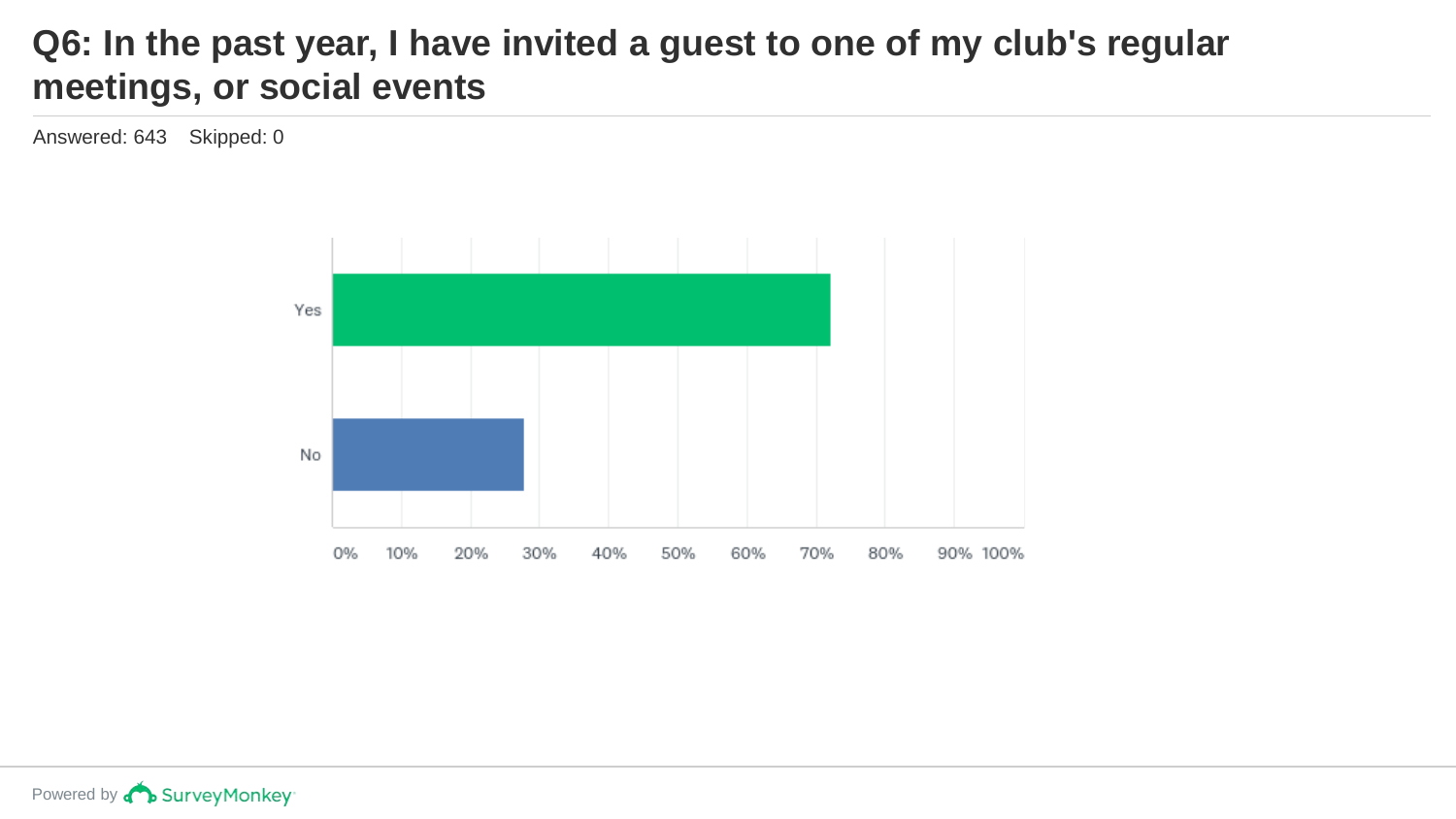# **Q7: I receive good value for the amount of MONEY I spend in Rotary**

Answered: 643 Skipped: 0

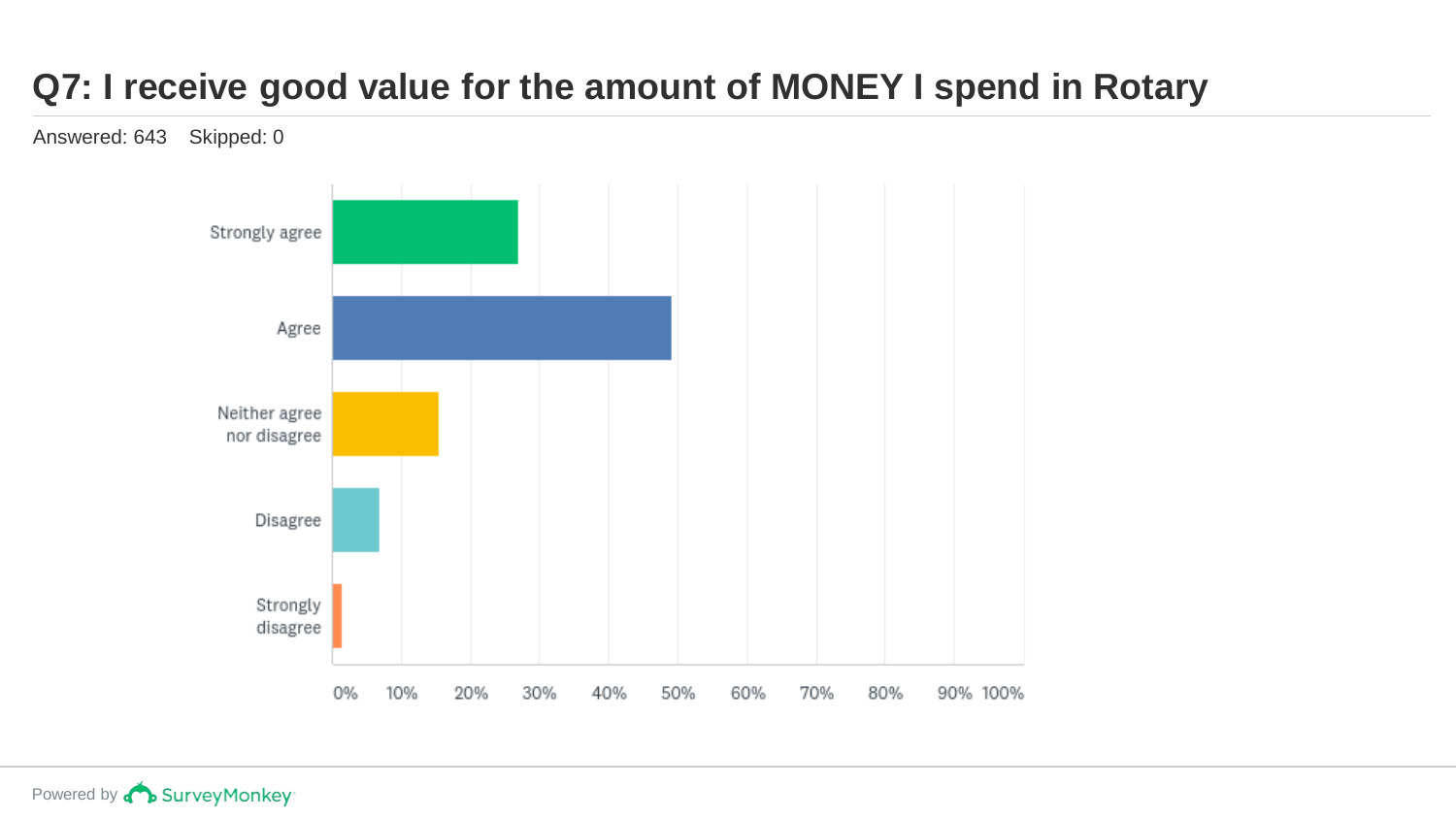# **I receive good value for the amount of MONEY I spend in Rotary - COMMENTS**

- It is getting more expensive every year, and may be a barrier for many retirees
- Cost of breakfast needs reviewing
- I find the cost to be very low and not an issue at all
- The money I put in does do some good
- My work pays for it so I get a free lunch every Friday!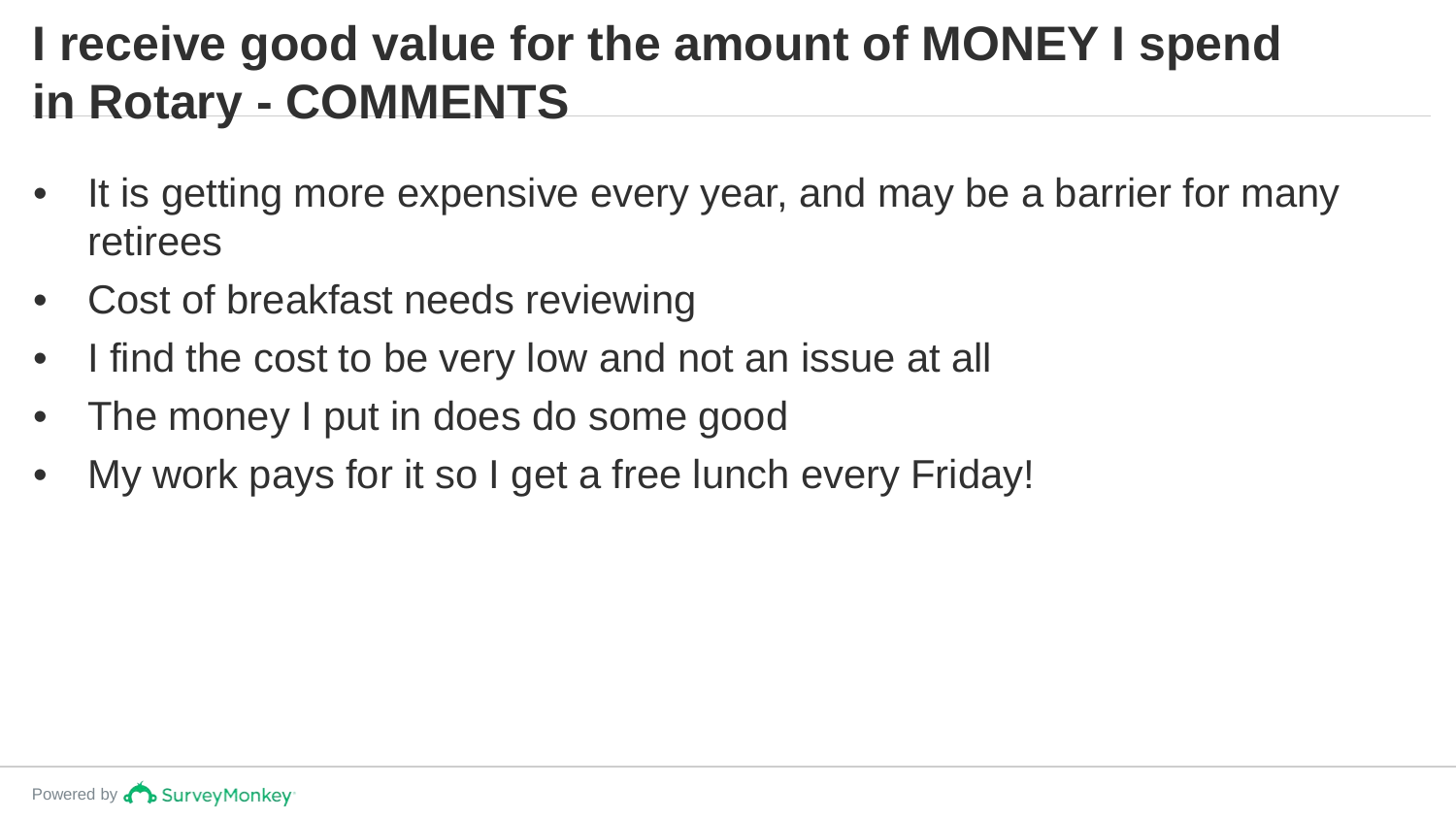### **Q8: I feel my club does a good job of keeping me informed of what's going on in Rotary beyond the club level**

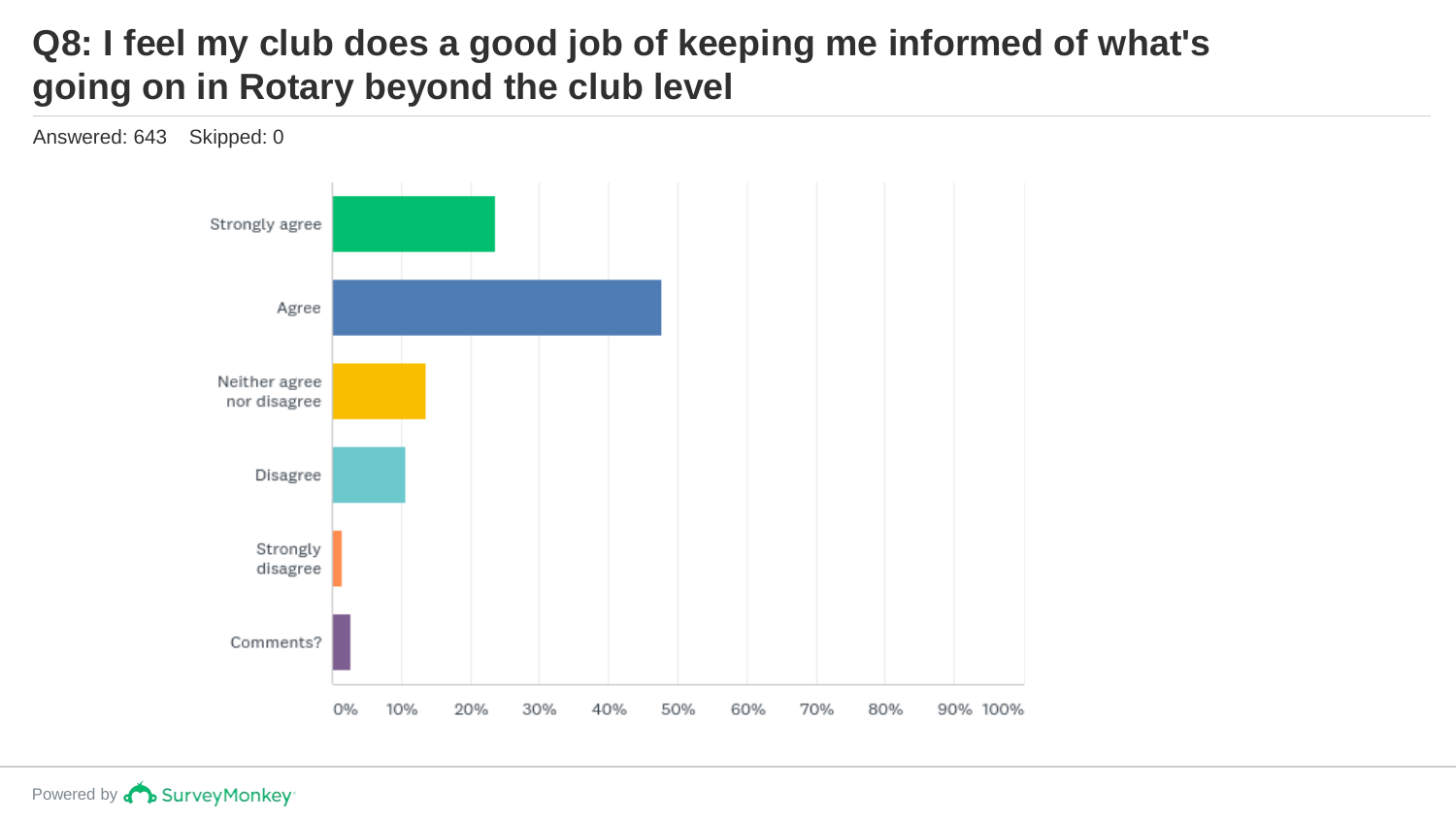

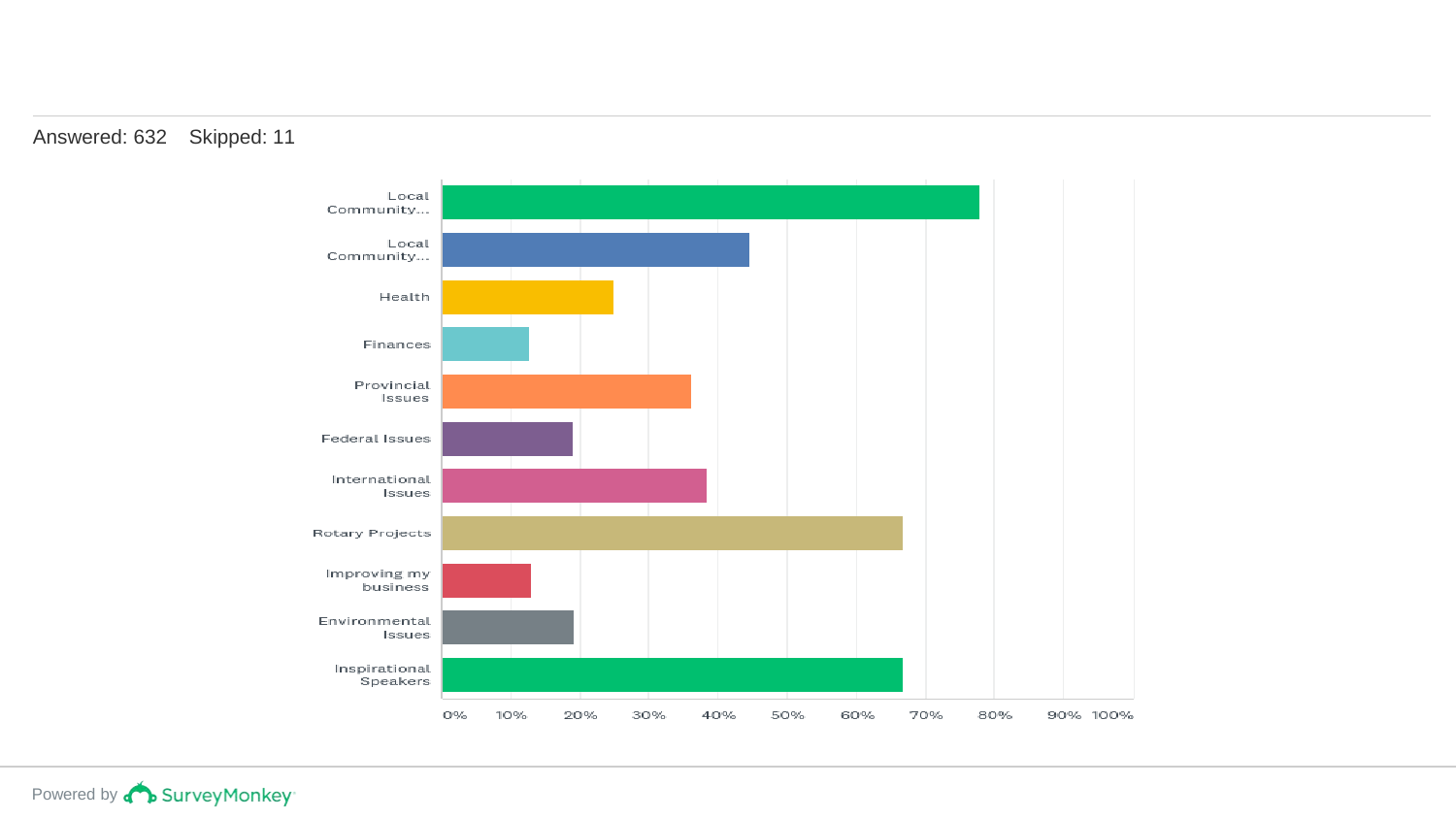#### **Q11: My club does a good job of communicating club business to the membership**

Answered: 643 Skipped: 0

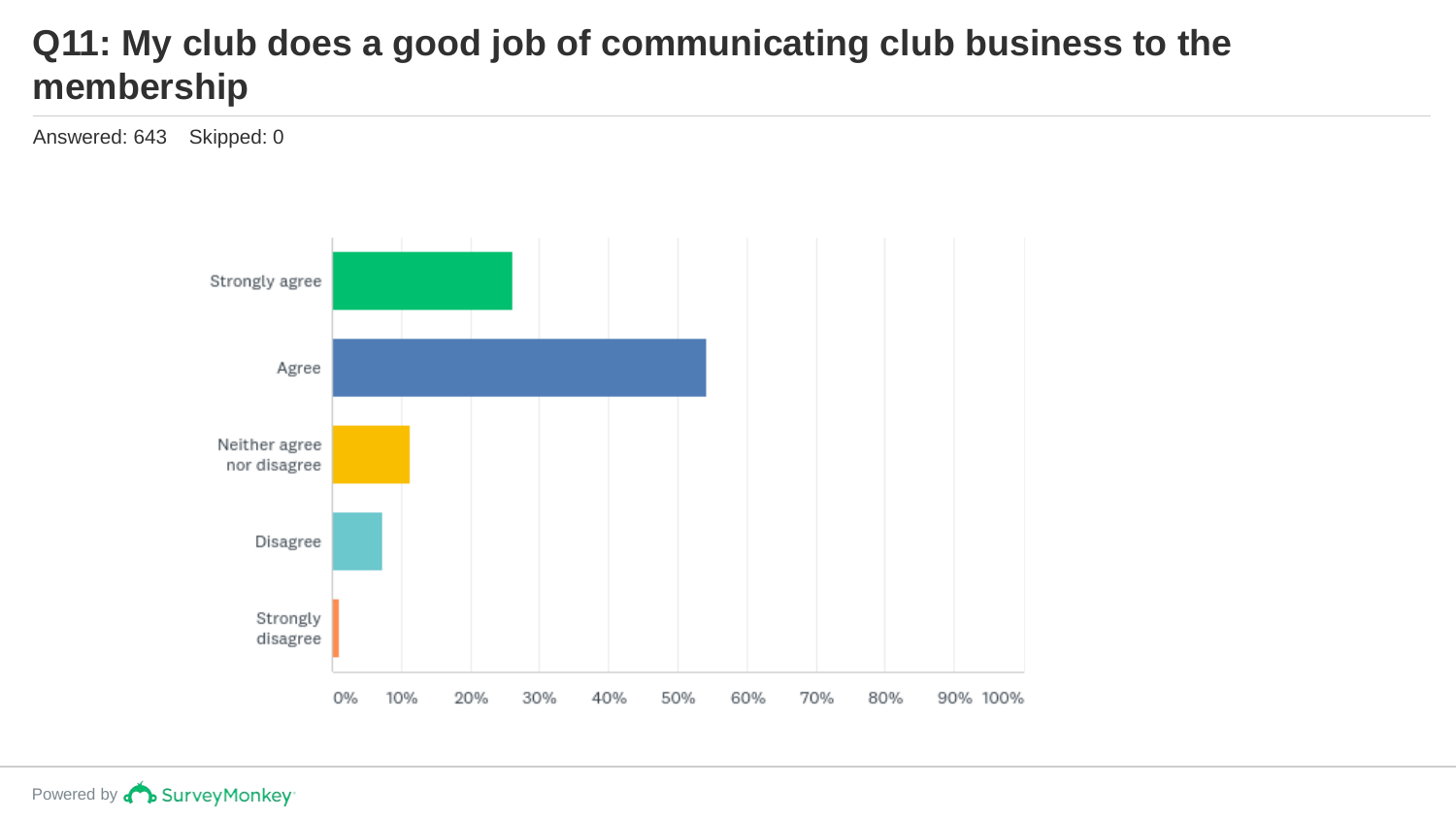#### **Q12: My Club seeks input and ideas from members**

Answered: 643 Skipped: 0

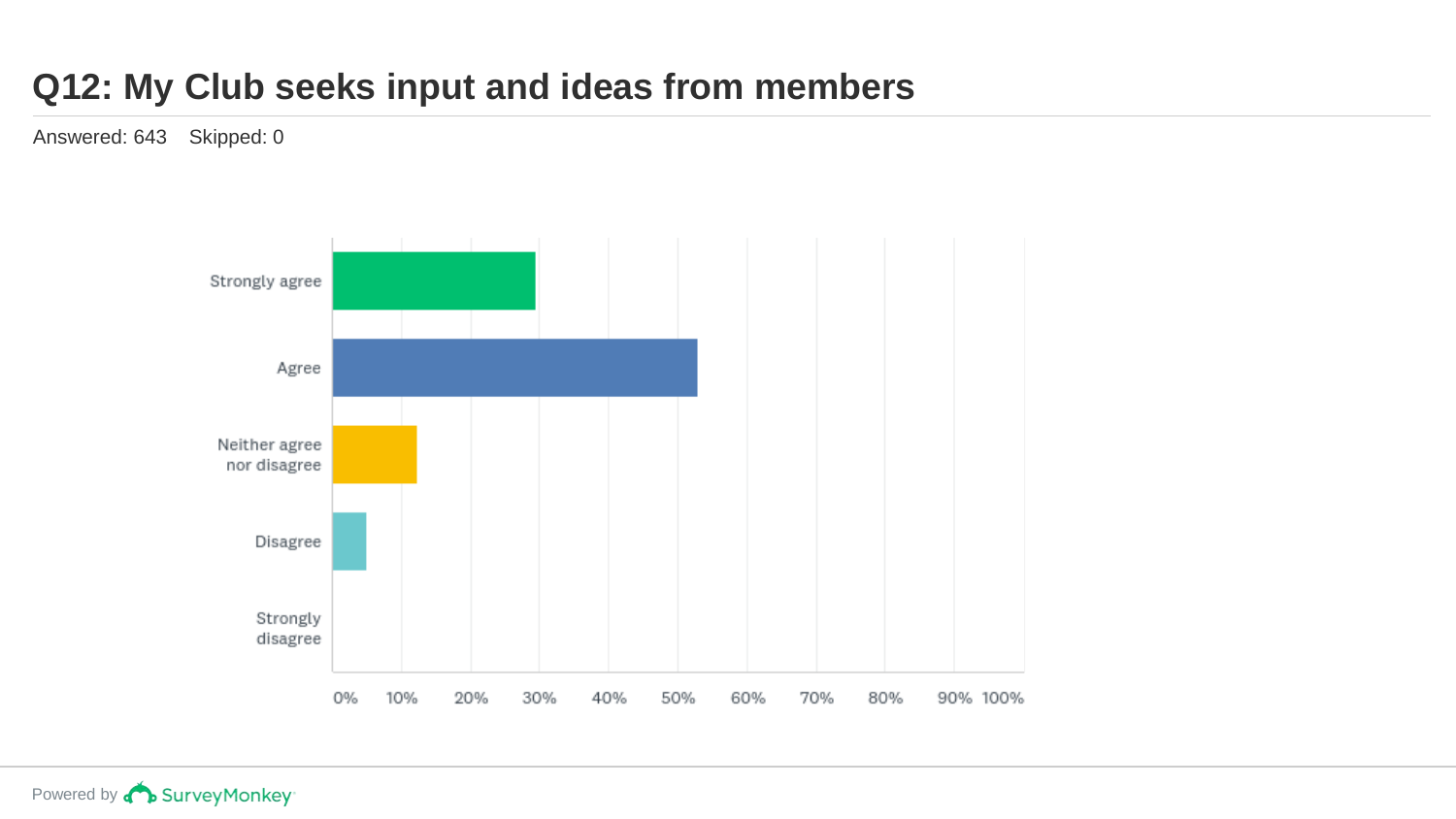# **Q12: My Club seeks input and ideas from members – COMMENTS**

- *I feel our club does not fully engage when requests for input are asked*
- *This club is a past president retirement club – no hope for change*
- *Sometimes, not always*
- *Executive doesn't seek input, however that doesn't stop me from giving input*
- *It will be better with the new executive*
- *We are starting to as we had one surve. We need to do this much more often*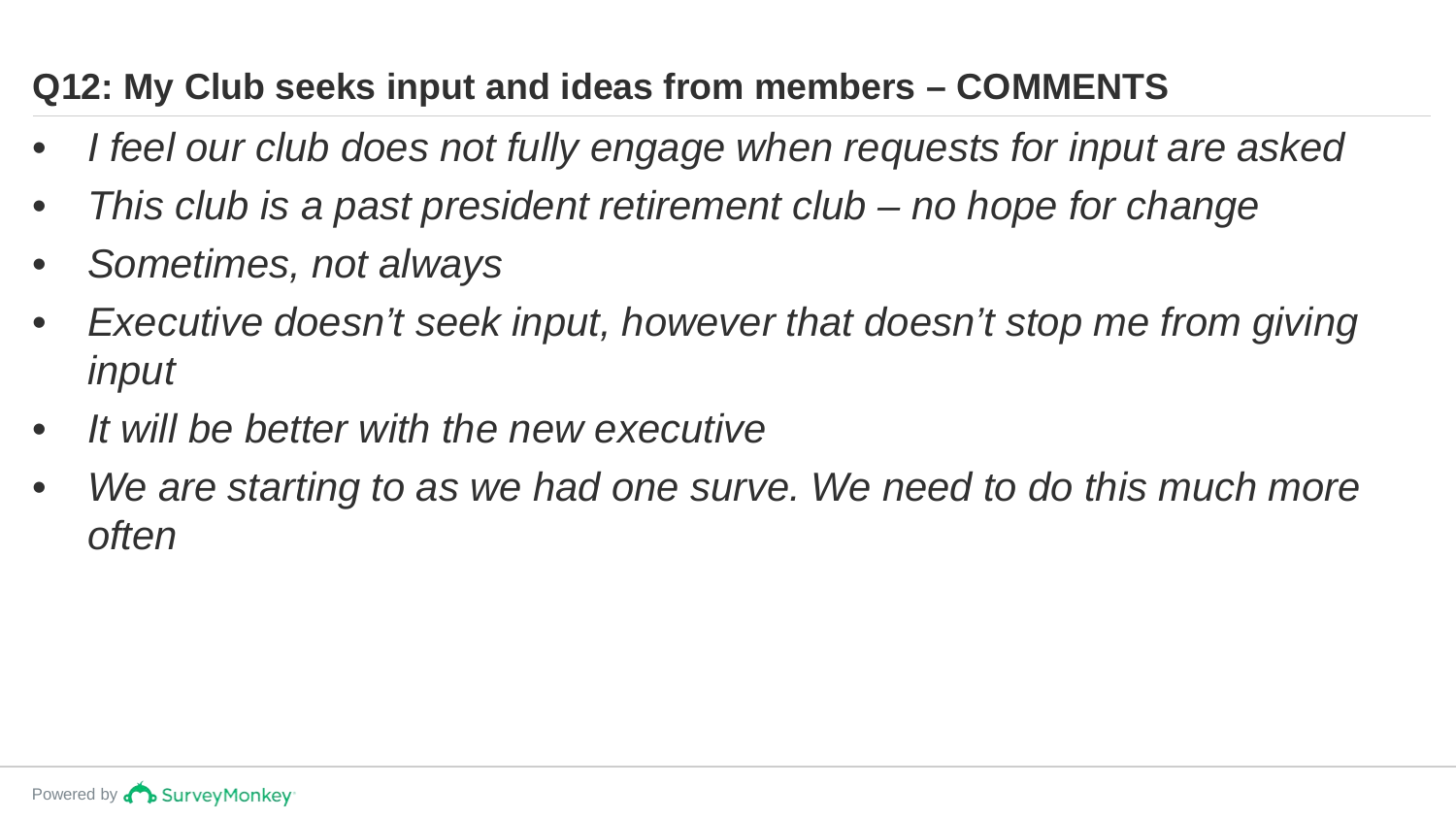#### **Q13: My Club regularly ACTS on the input and ideas provided by members**

Answered: 643 Skipped: 0

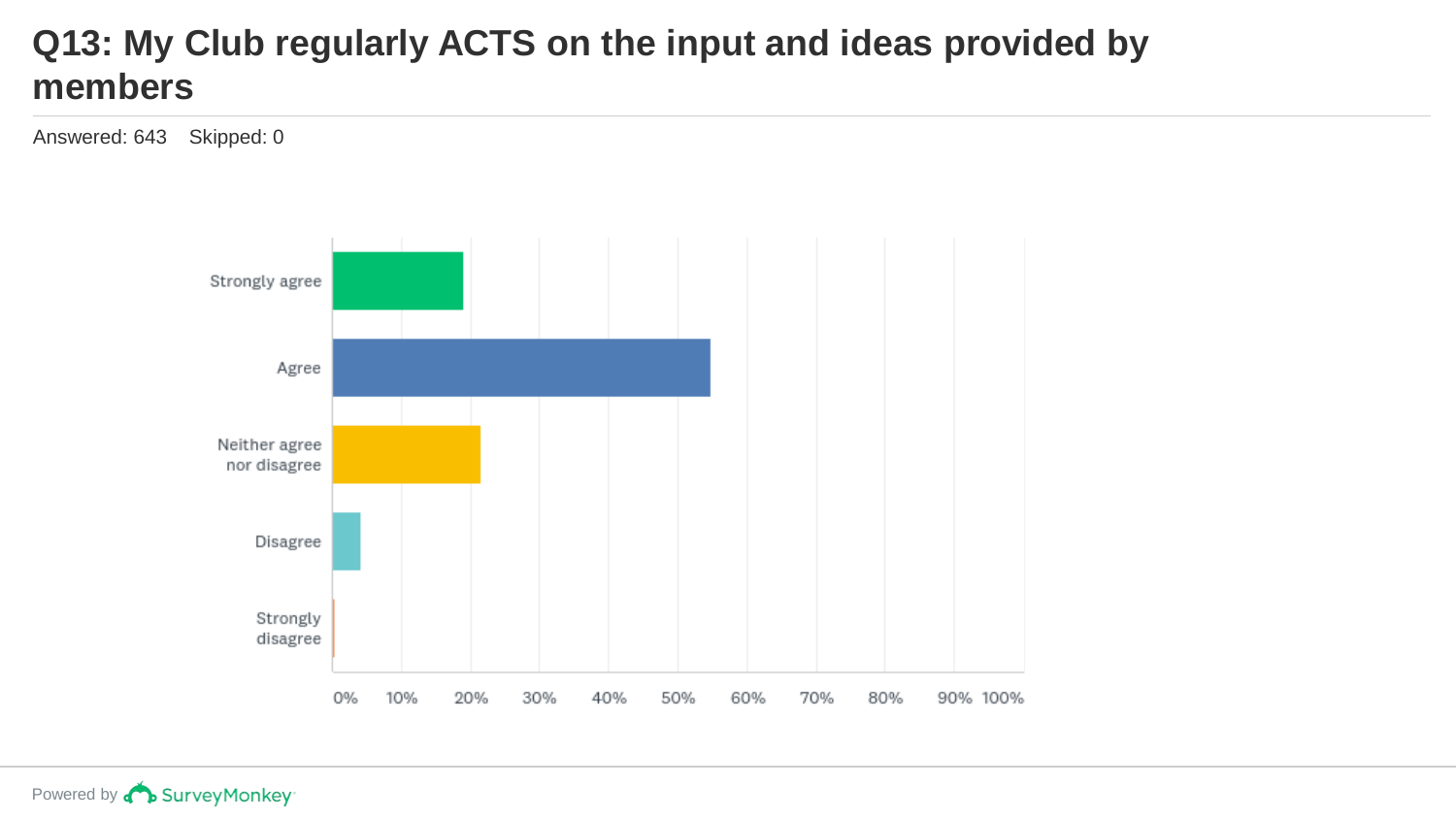### **Q14: Decisions are made in a timely manner in my club**

Answered: 643 Skipped: 0

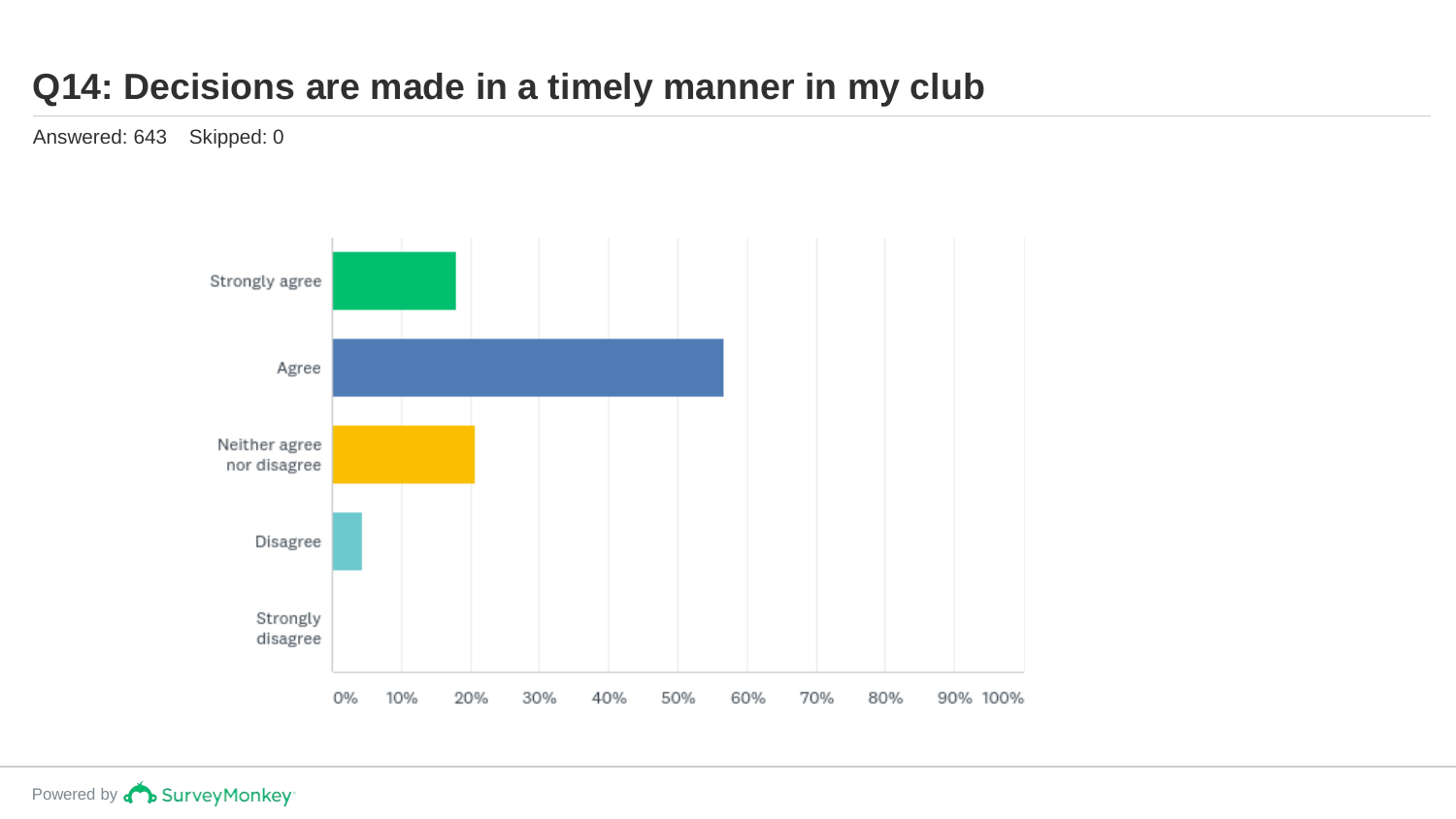#### **Q15: My club actively works to ensure process and rules are updated to meet the needs of today's members and prospective members**

Answered: 643 Skipped: 0

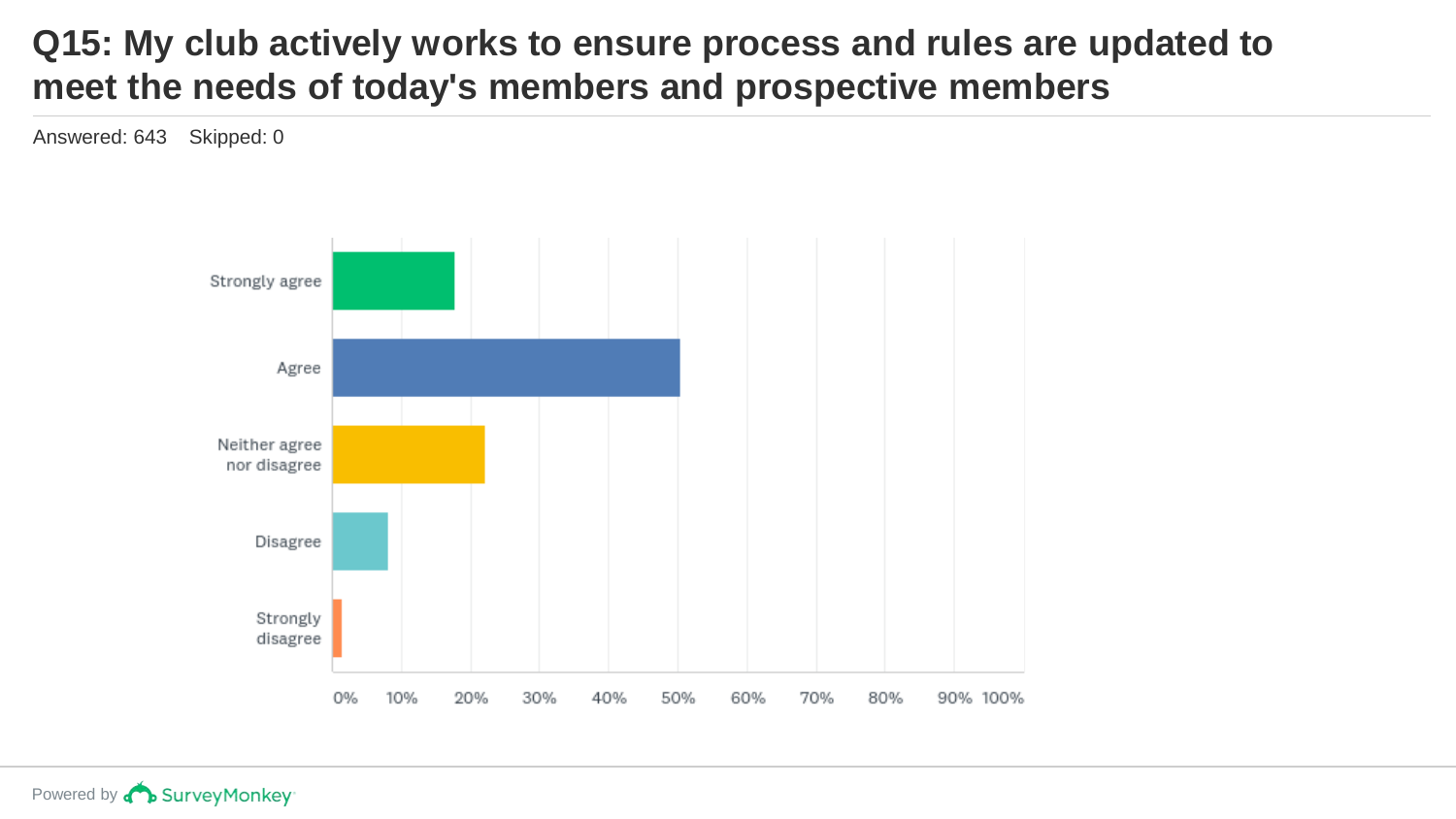#### **Q16: My club brings major decisions, issues, and policies to the membership for review and discussion (approval as appropriate)**

Answered: 643 Skipped: 0

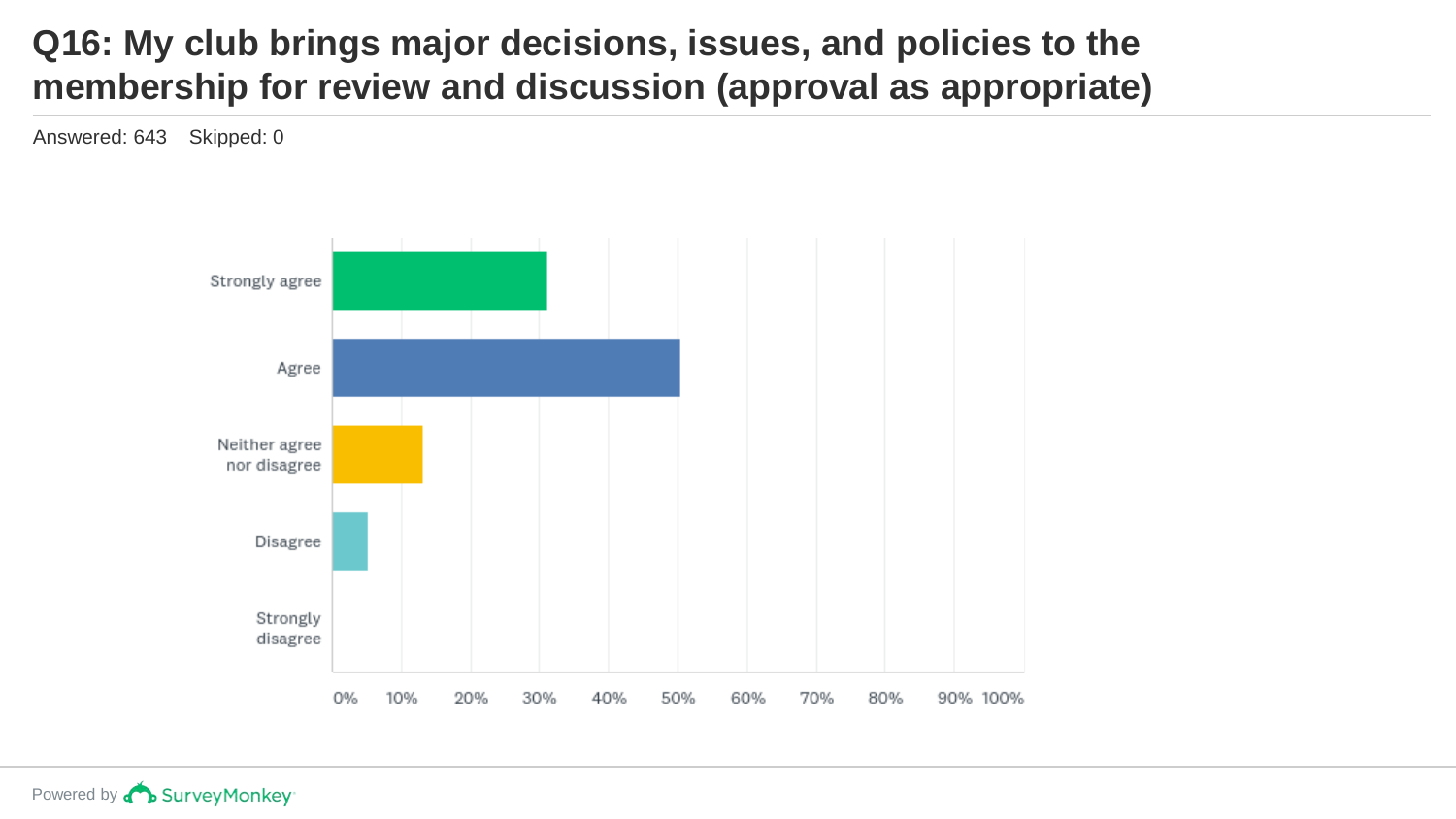# **Q17: Club projects are well organized and managed**

Answered: 643 Skipped: 0

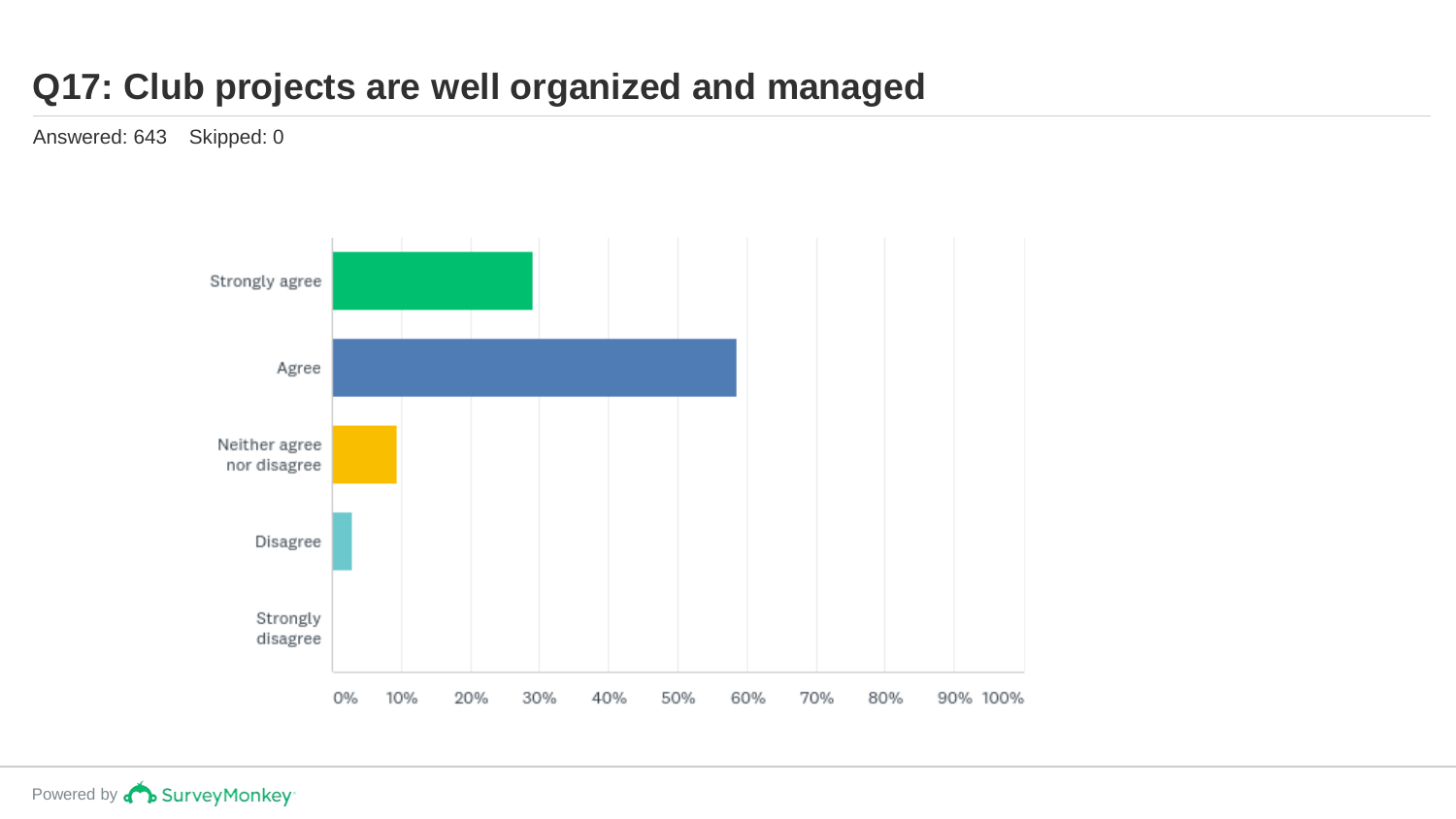#### **Q18: Surveys like this one are valuable to our club**

Answered: 643 Skipped: 0

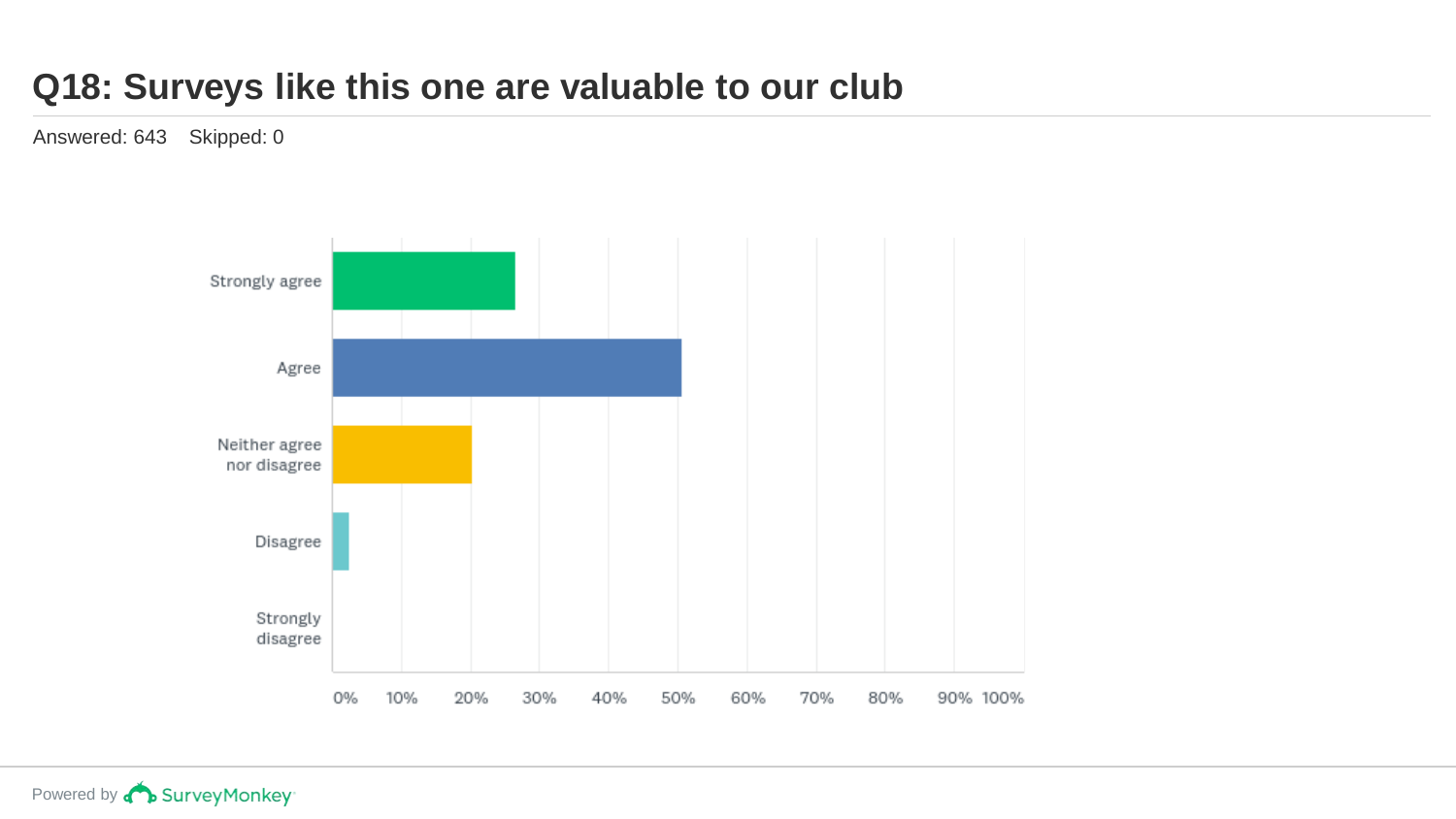### **Q20: My club is welcoming to all non-members (guests, family members, visiting Rotarians, etc.)**

Answered: 643 Skipped: 0

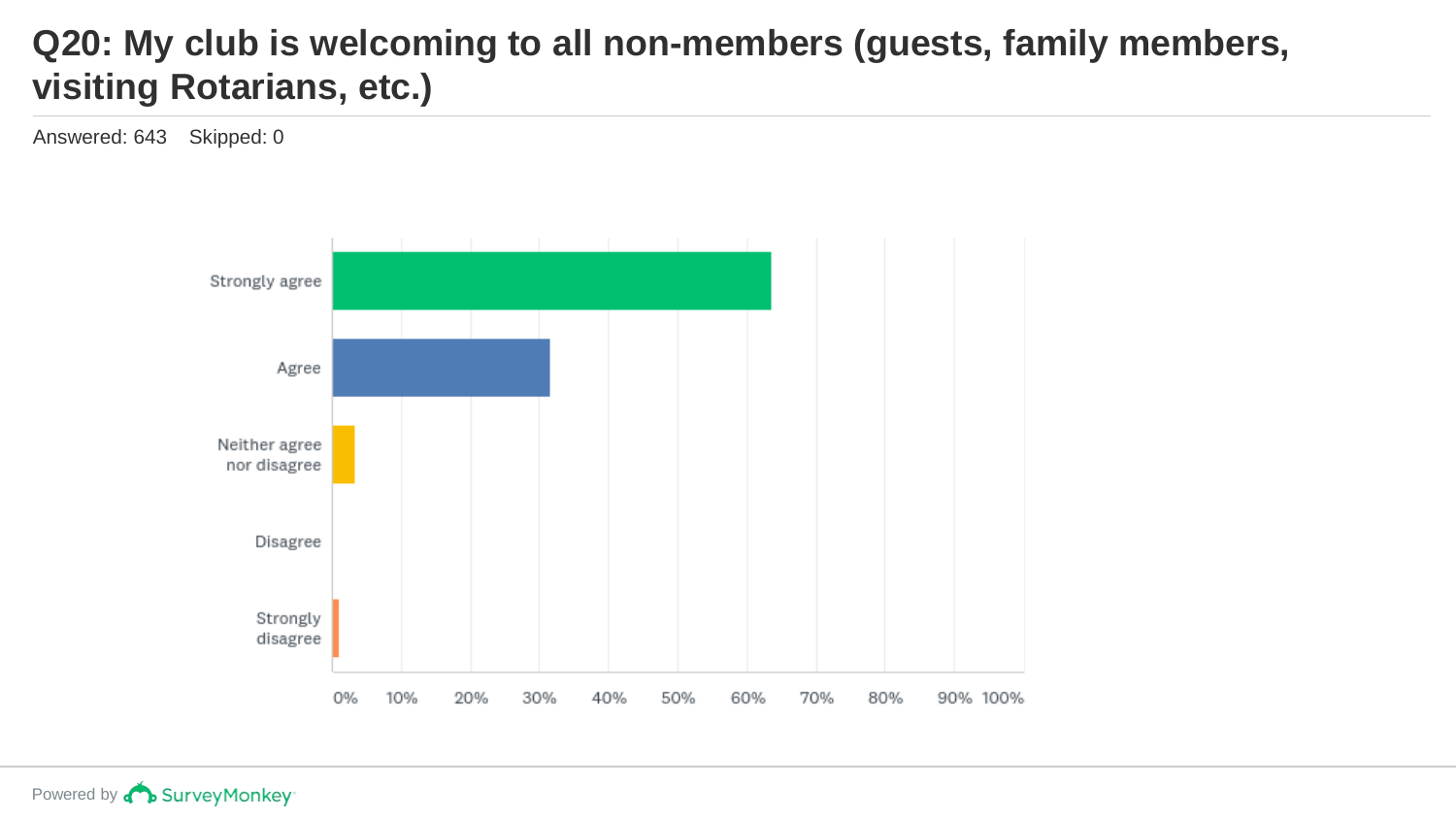## **Q21: The current level of emphasis on fundraising in my club is appropriate**

Answered: 643 Skipped: 0

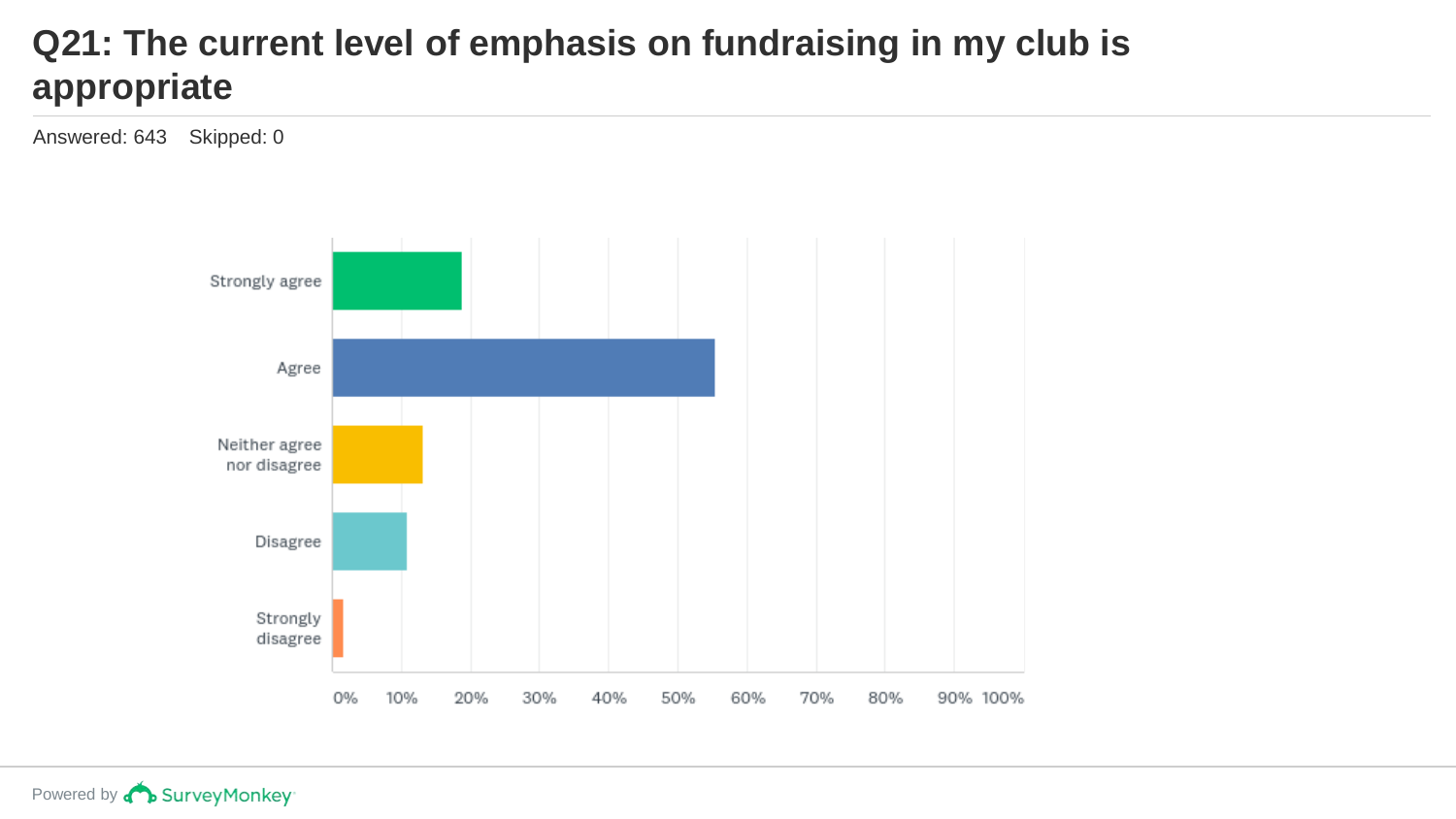#### **Q22: My club actively seeks to involve each member in projects and activities according to the member's skills, interests, and availability**

Answered: 643 Skipped: 0

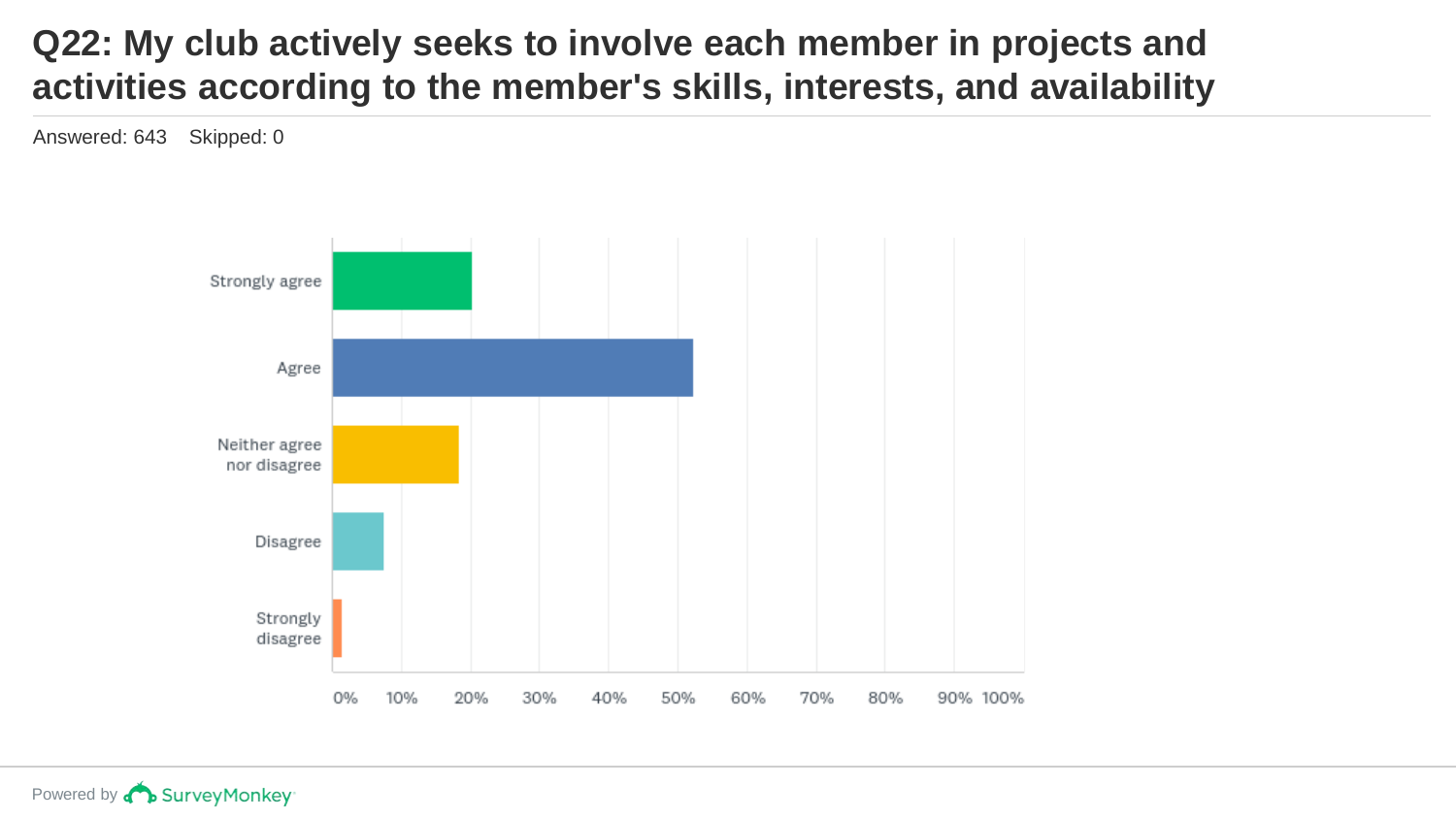# **Q23: The committee I am on this year is working well and is productive**

Answered: 643 Skipped: 0

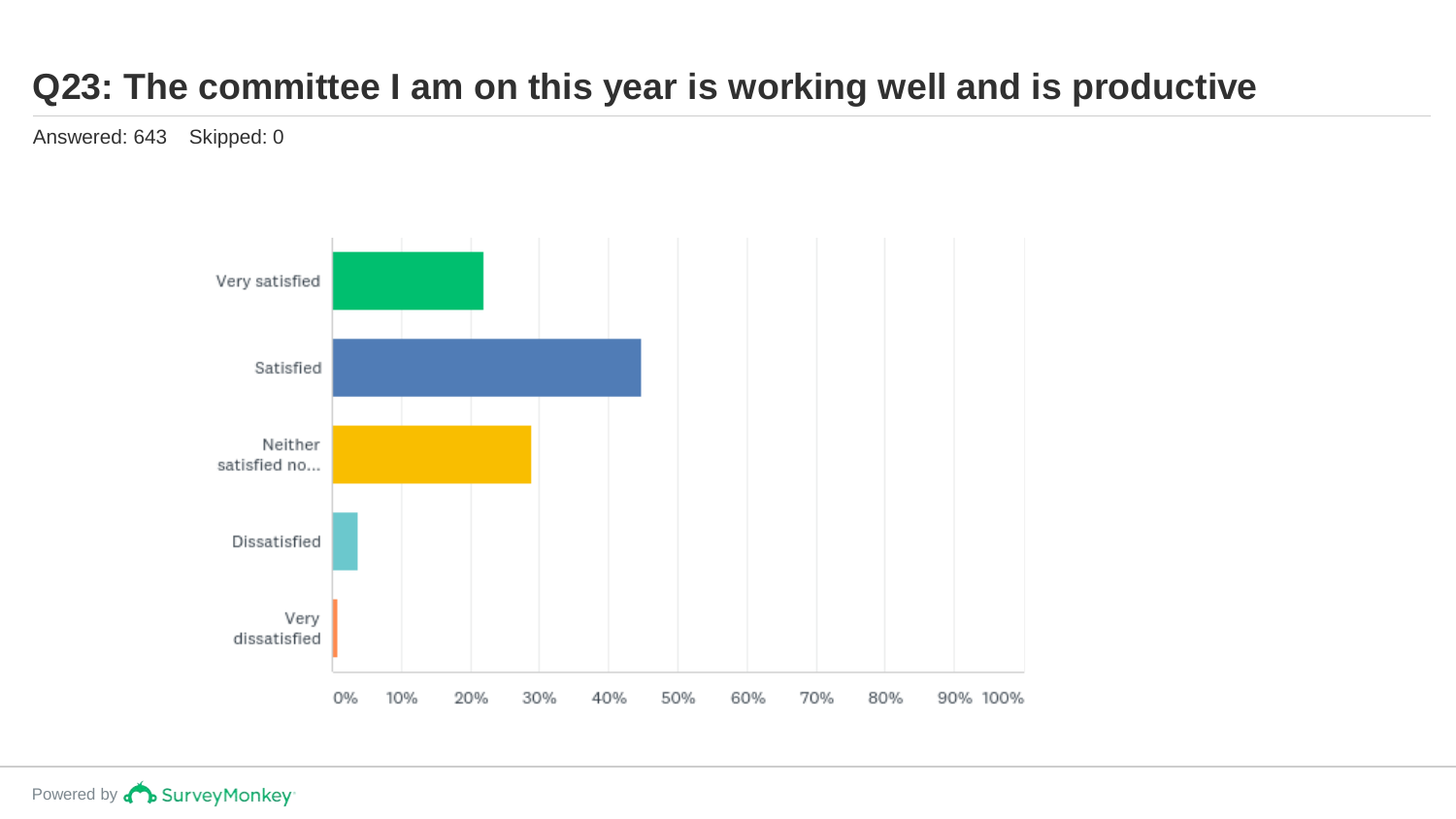#### **Q24: From the list below, please choose the top 3 attributes about your club**

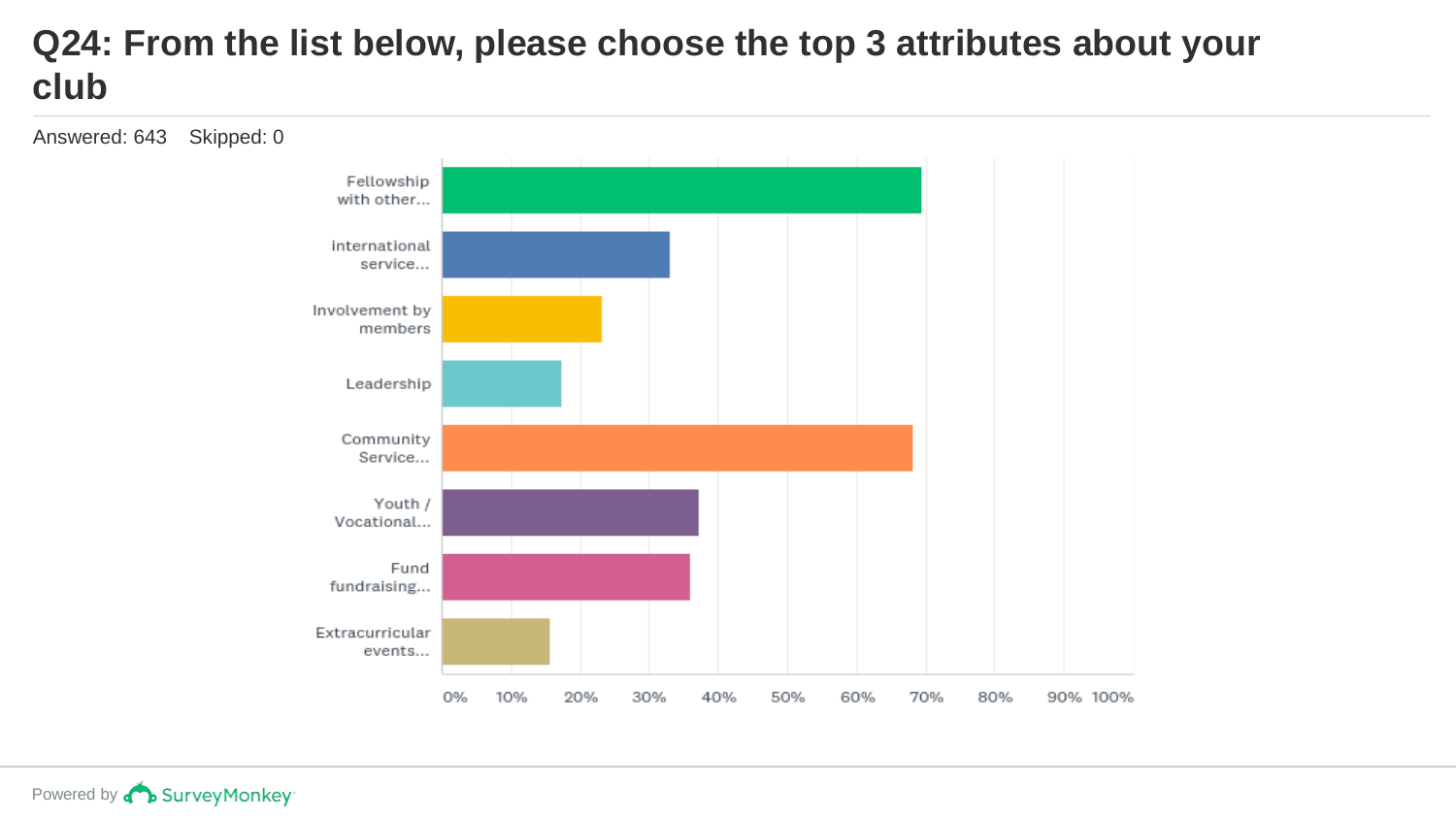### **Q25: From the list below, please choose the top 3 CHALLENGES facing your club**

Answered: 643 Skipped: 0

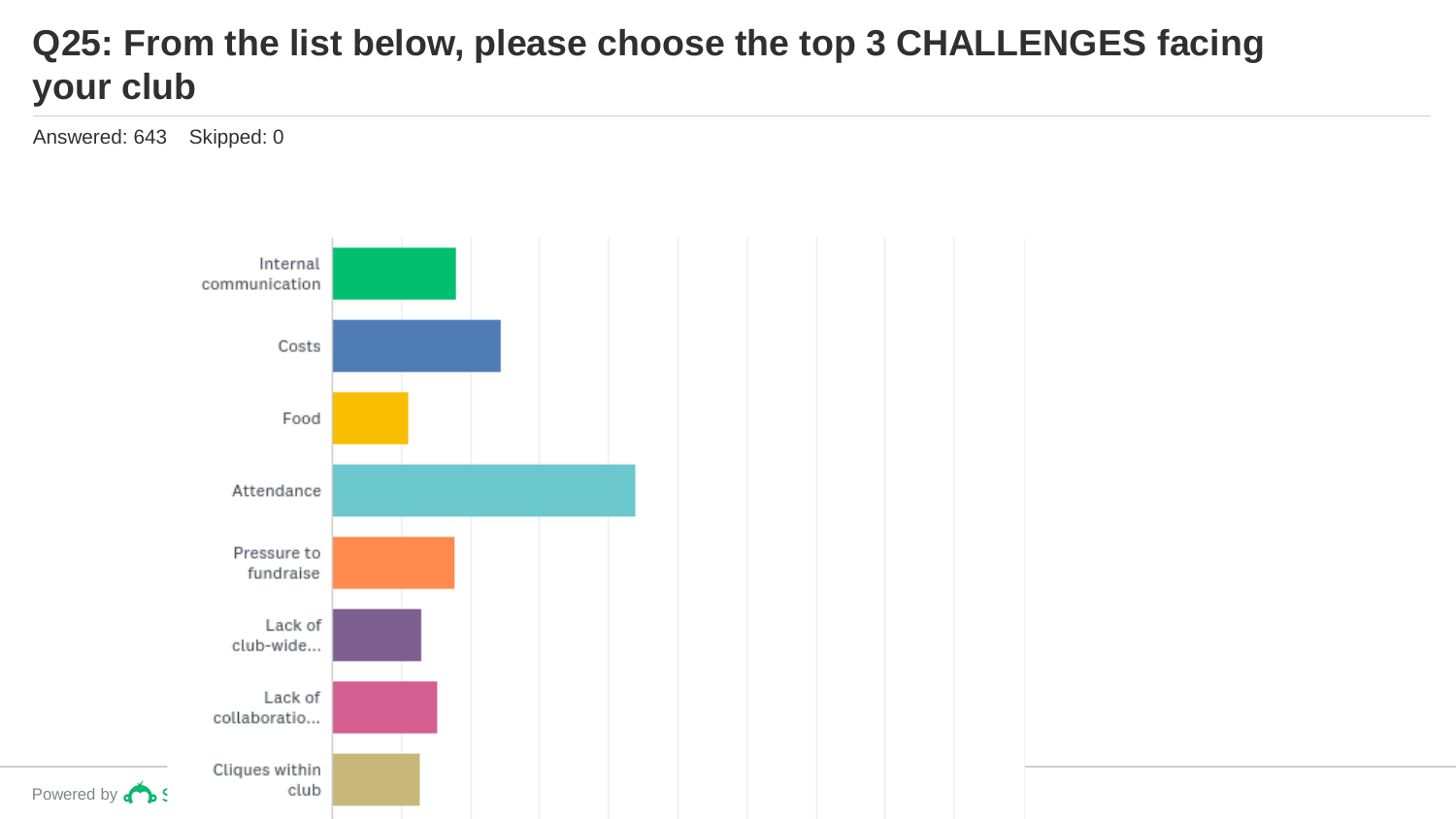# **Q26: What are the TOP 5 THINGS your club should focus on in the next 2 years? These are suggestions only. Other items may be listed in the text**

**box below** ipped: 0

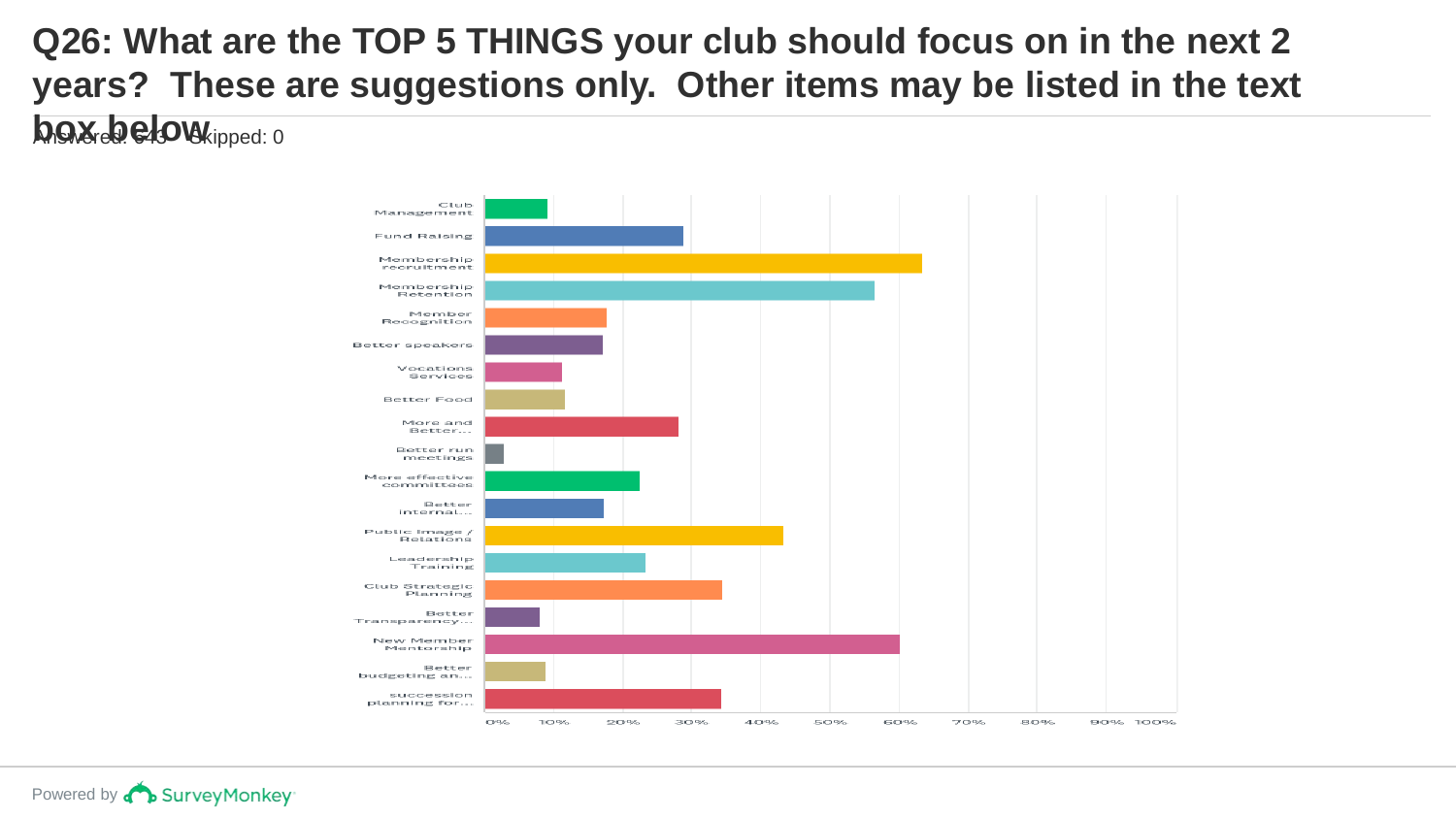#### **Q27: I feel that I am seen, heard, and understood in my club**

Answered: 643 Skipped: 0

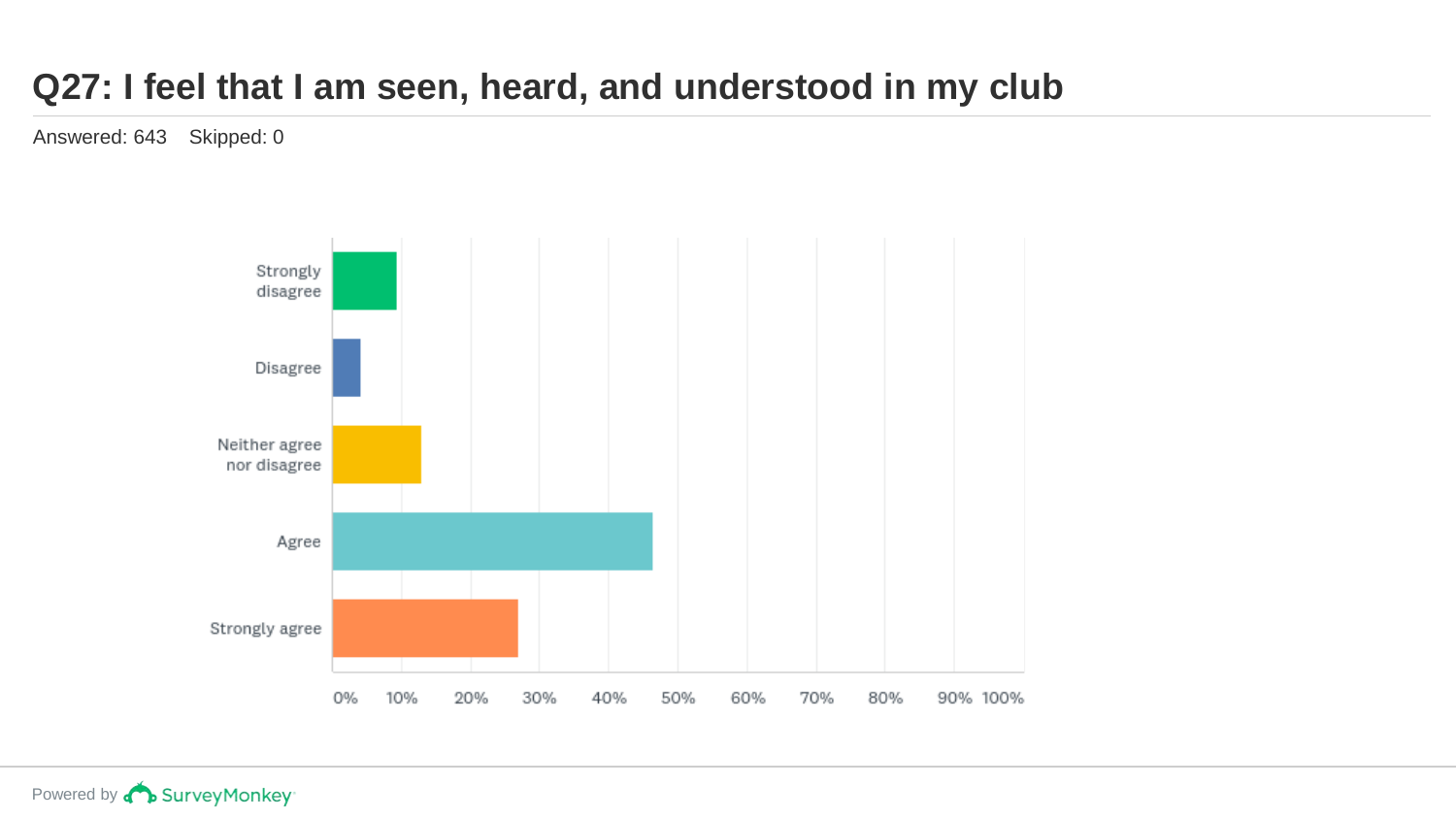#### **Q28: The mission and purpose of Rotary makes me feel my contributions are important**

Answered: 643 Skipped: 0

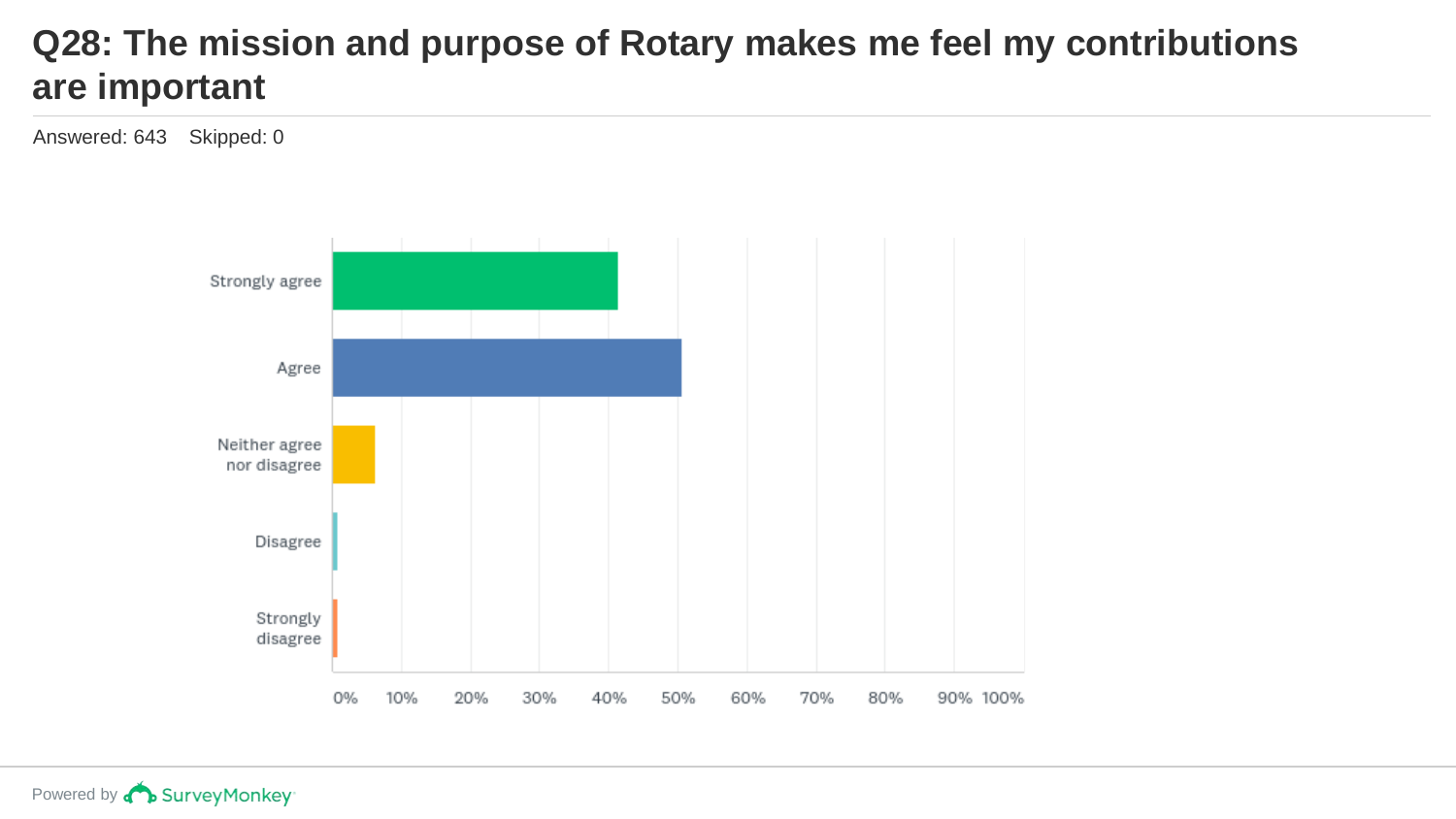#### **Q29: I feel that my fellow club members care about me as a person**

Answered: 643 Skipped: 0

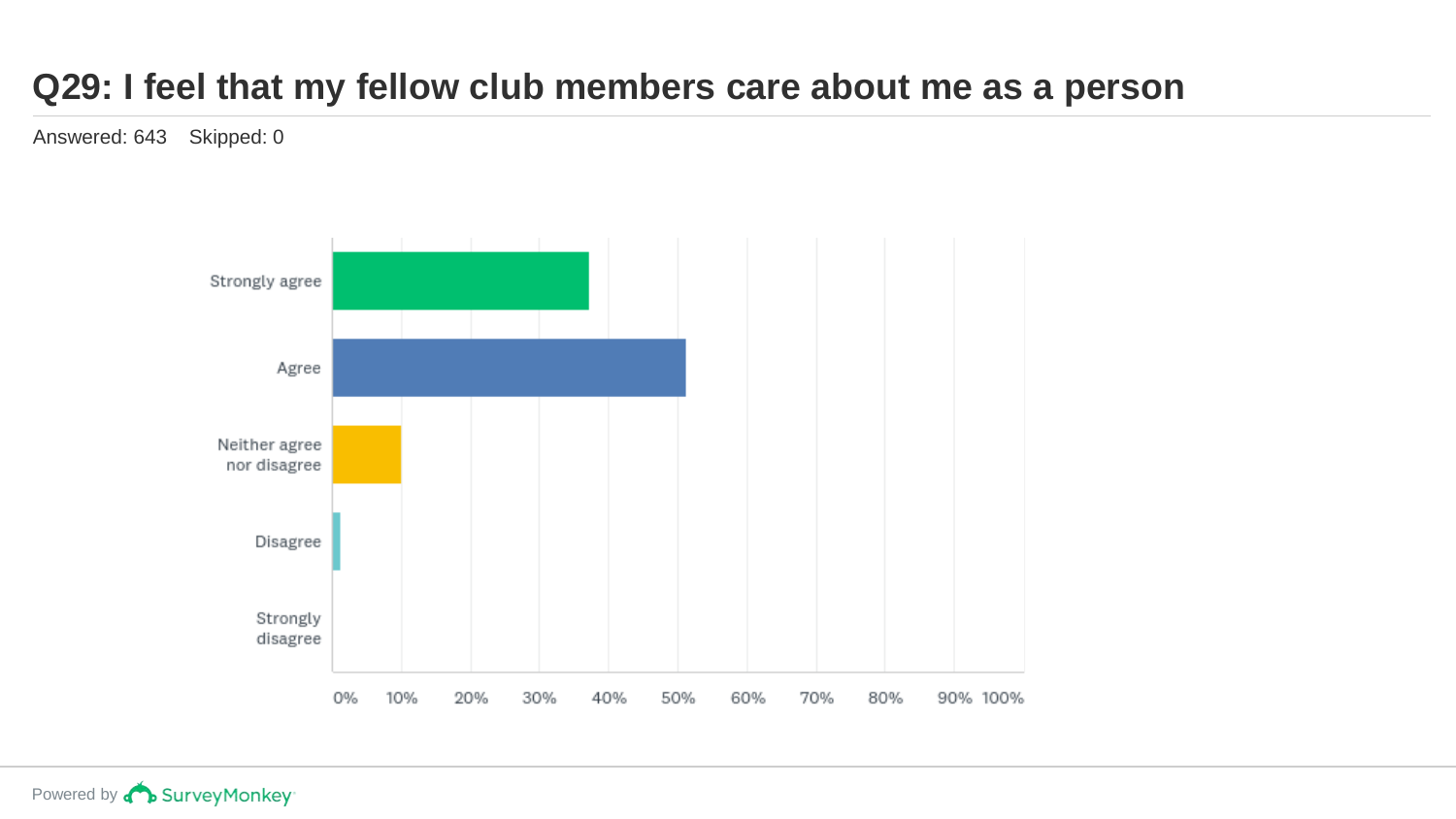### **Q30: I feel my club is fulfilling it's mandate to serve the local and global community**

Answered: 643 Skipped: 0

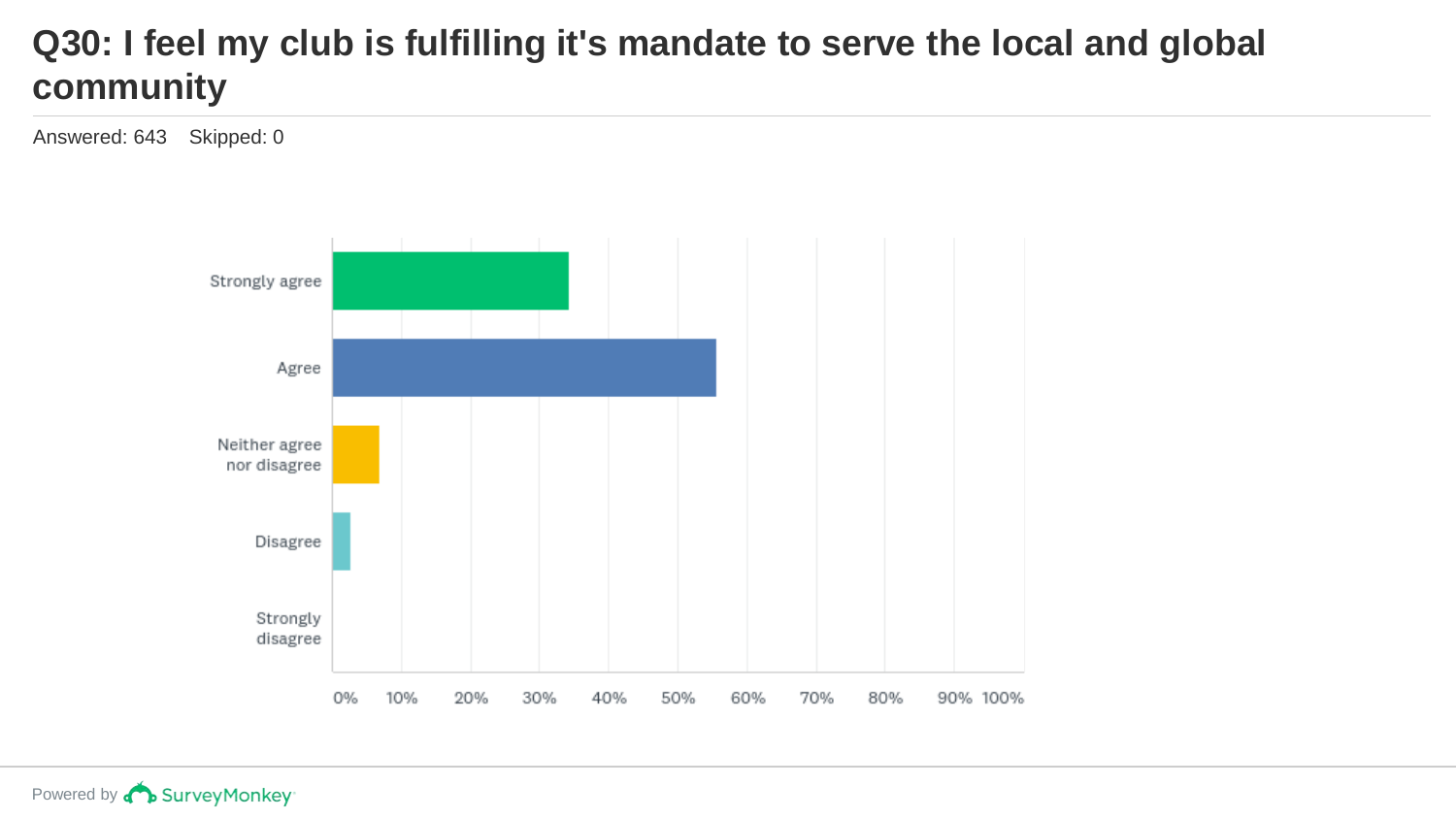#### **Q31: In the past year in our club I have had the opportunity to grow as a person and as a Rotarian**

Answered: 643 Skipped: 0

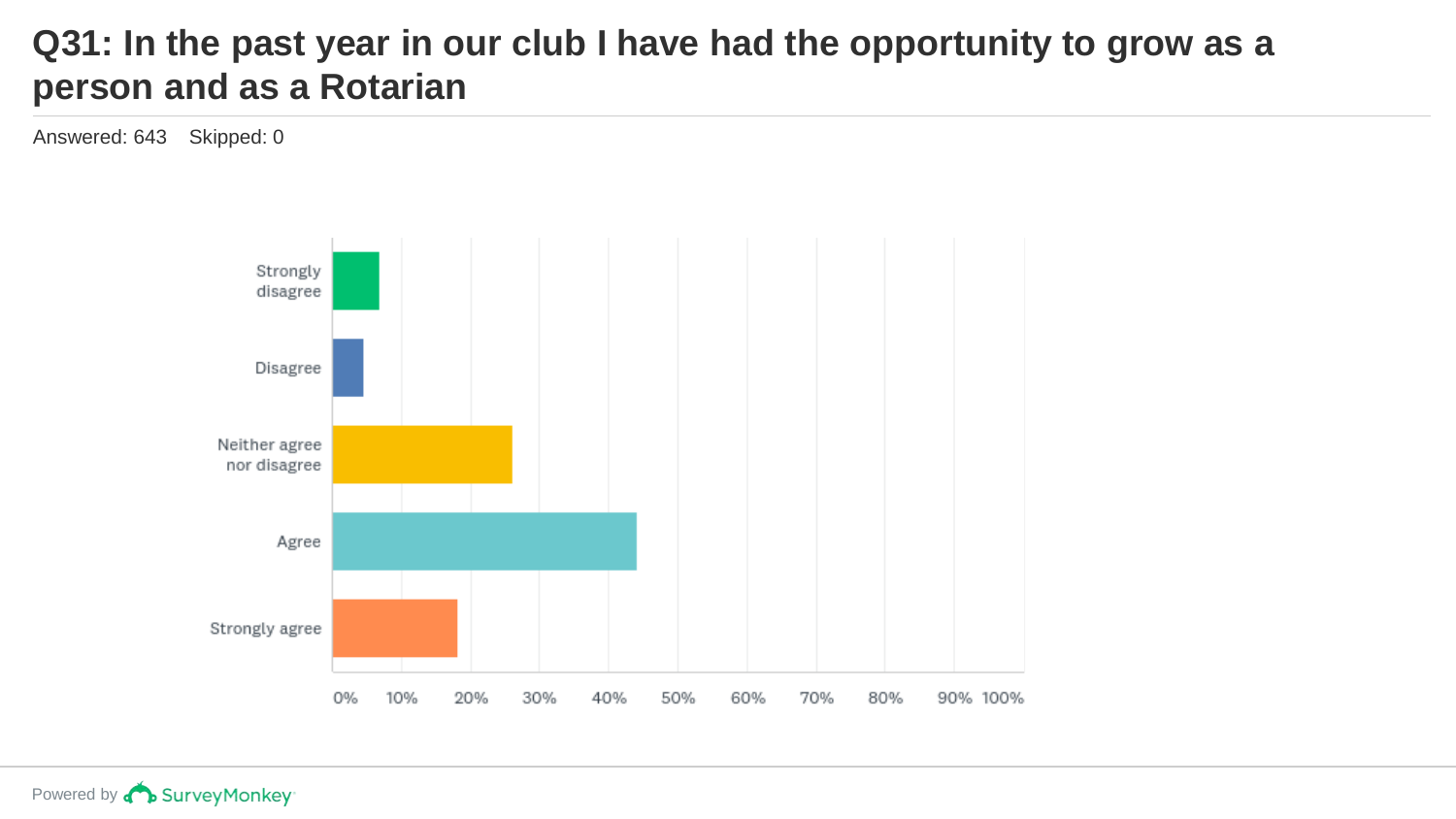#### **Q32: I have a friend in our club**

Answered: 643 Skipped: 0



Powered by **Concey** Survey Monkey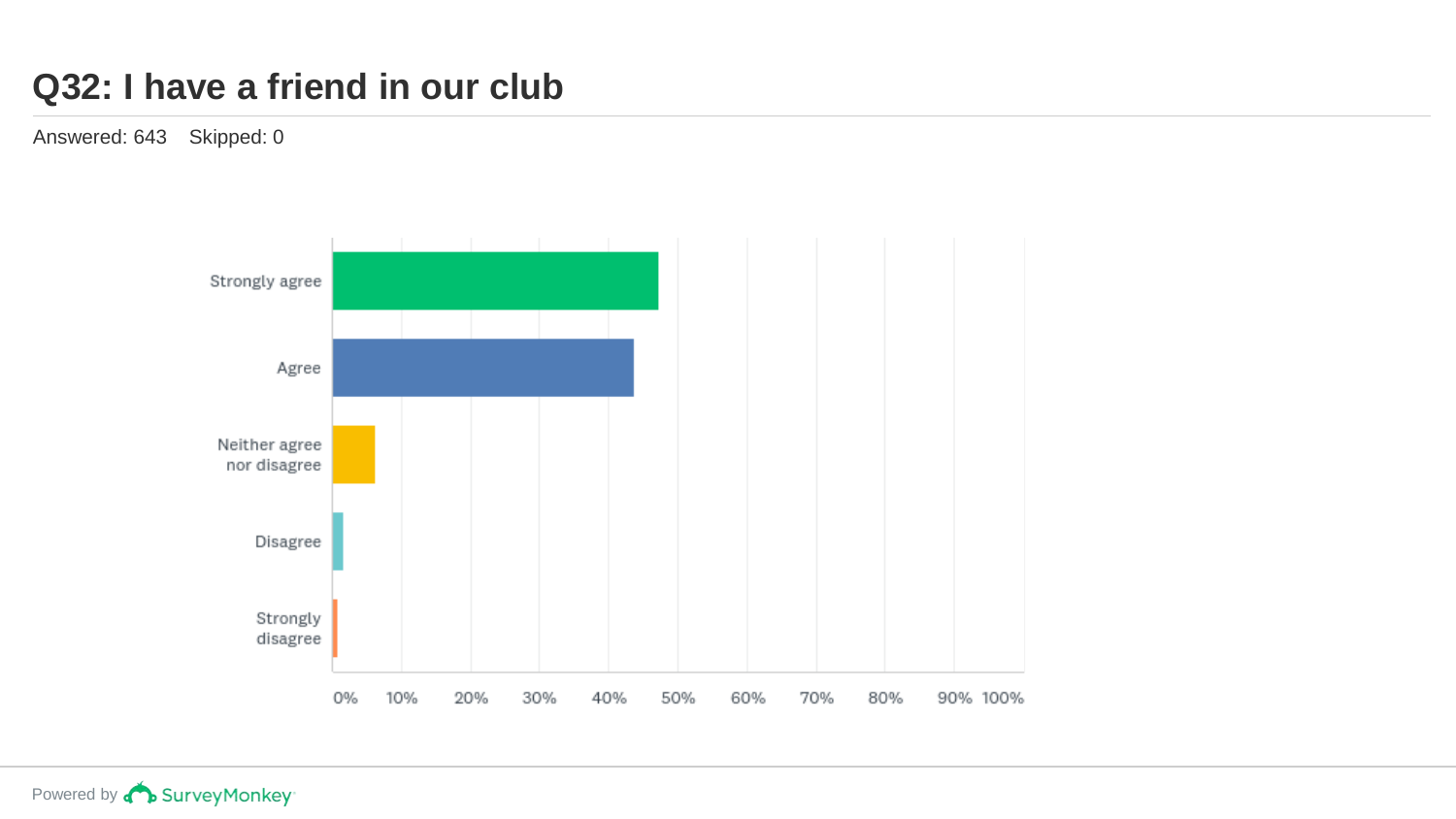#### **Q33: I know what is expected of me in our club**

Answered: 643 Skipped: 0

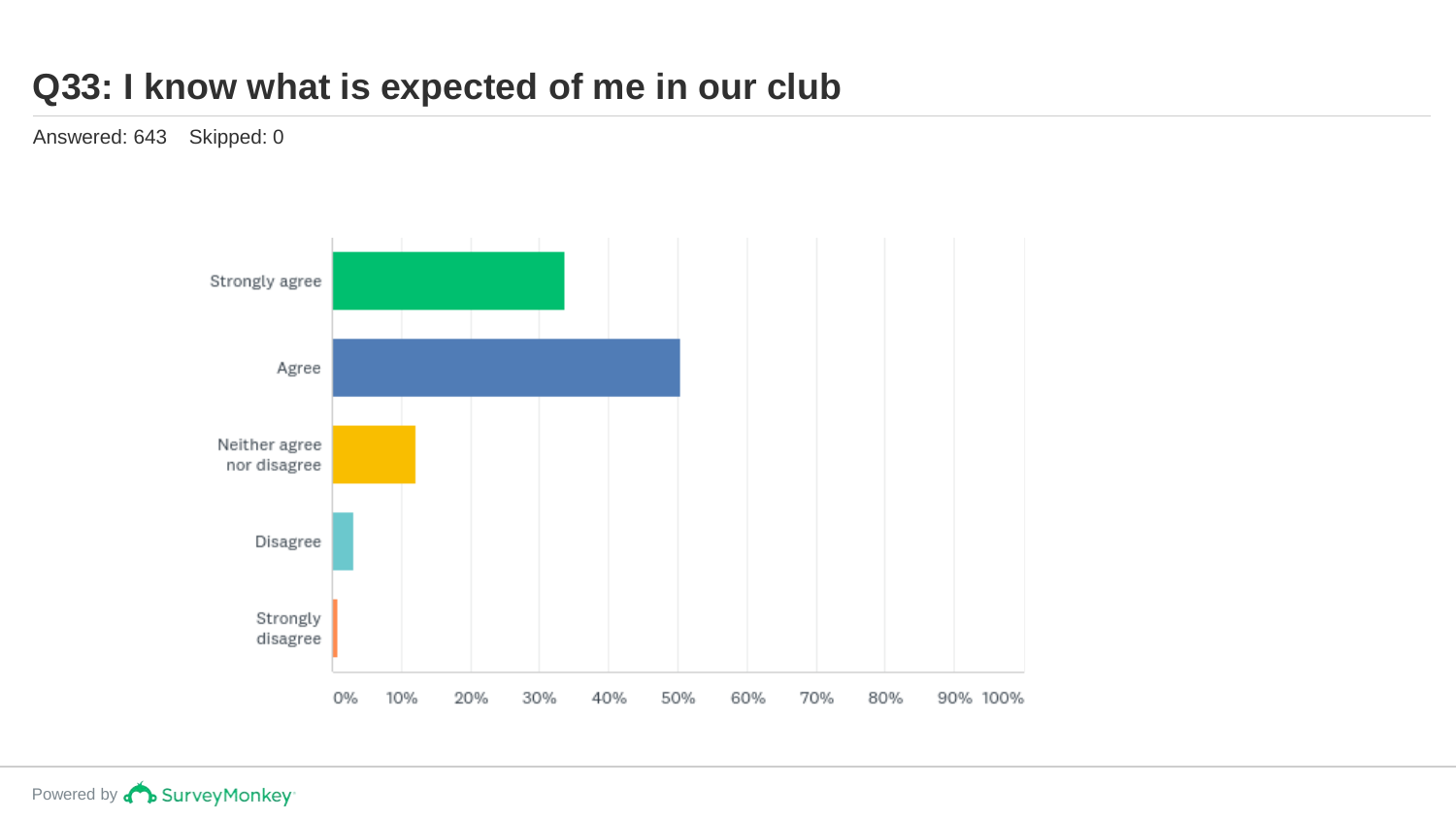#### **Q34: I have received recognition for my contributions to the club in the last 6 months**

Answered: 643 Skipped: 0

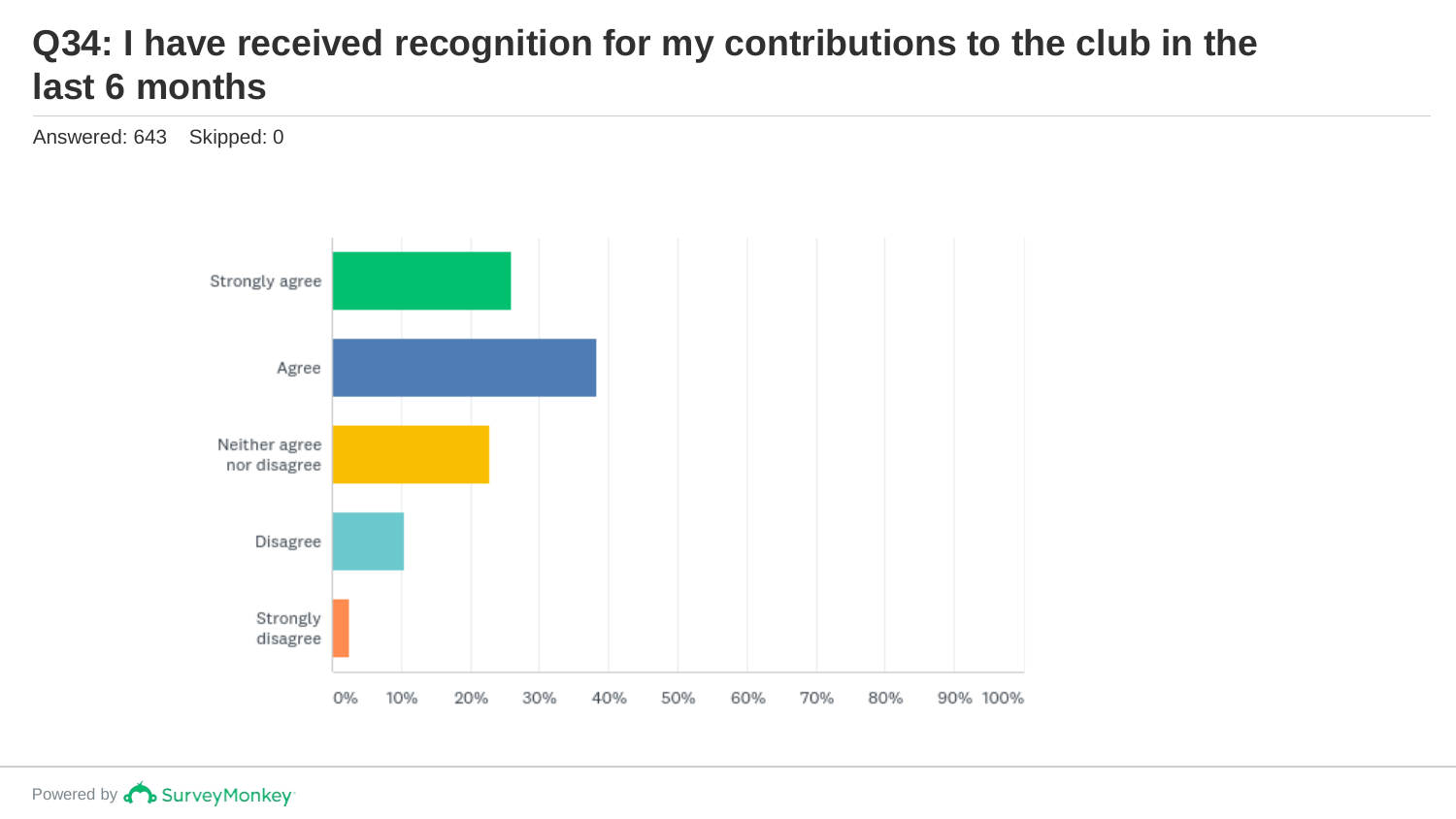#### **Q35: I am able to meaningfully apply my skills and abilities as contribution to our club**

Answered: 643 Skipped: 0

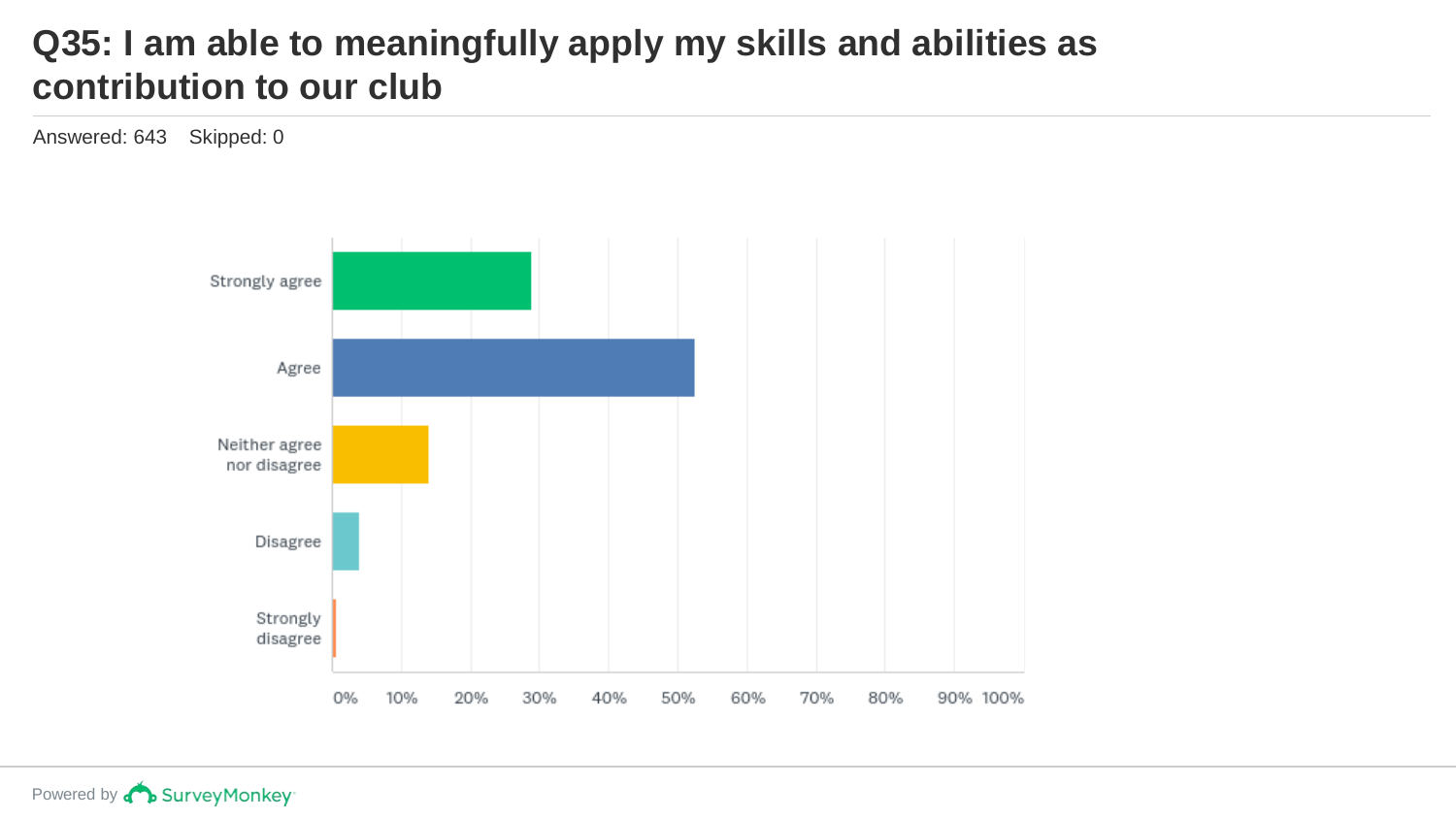#### **Q36: I have learned something new and significant at our club in the last 3 months**

Answered: 643 Skipped: 0

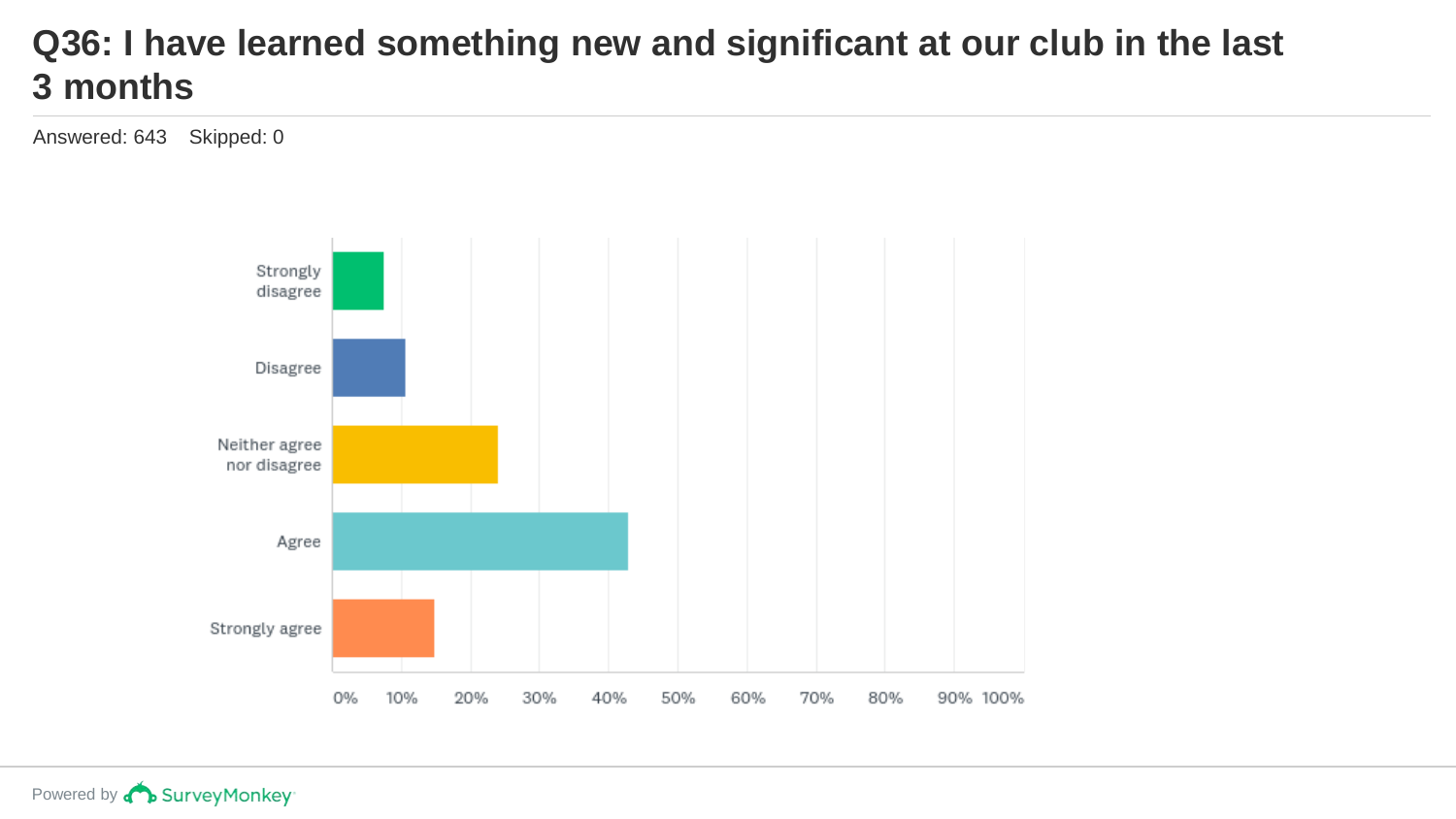### **Q37: I plan on staying a member of my club**

Answered: 643 Skipped: 0

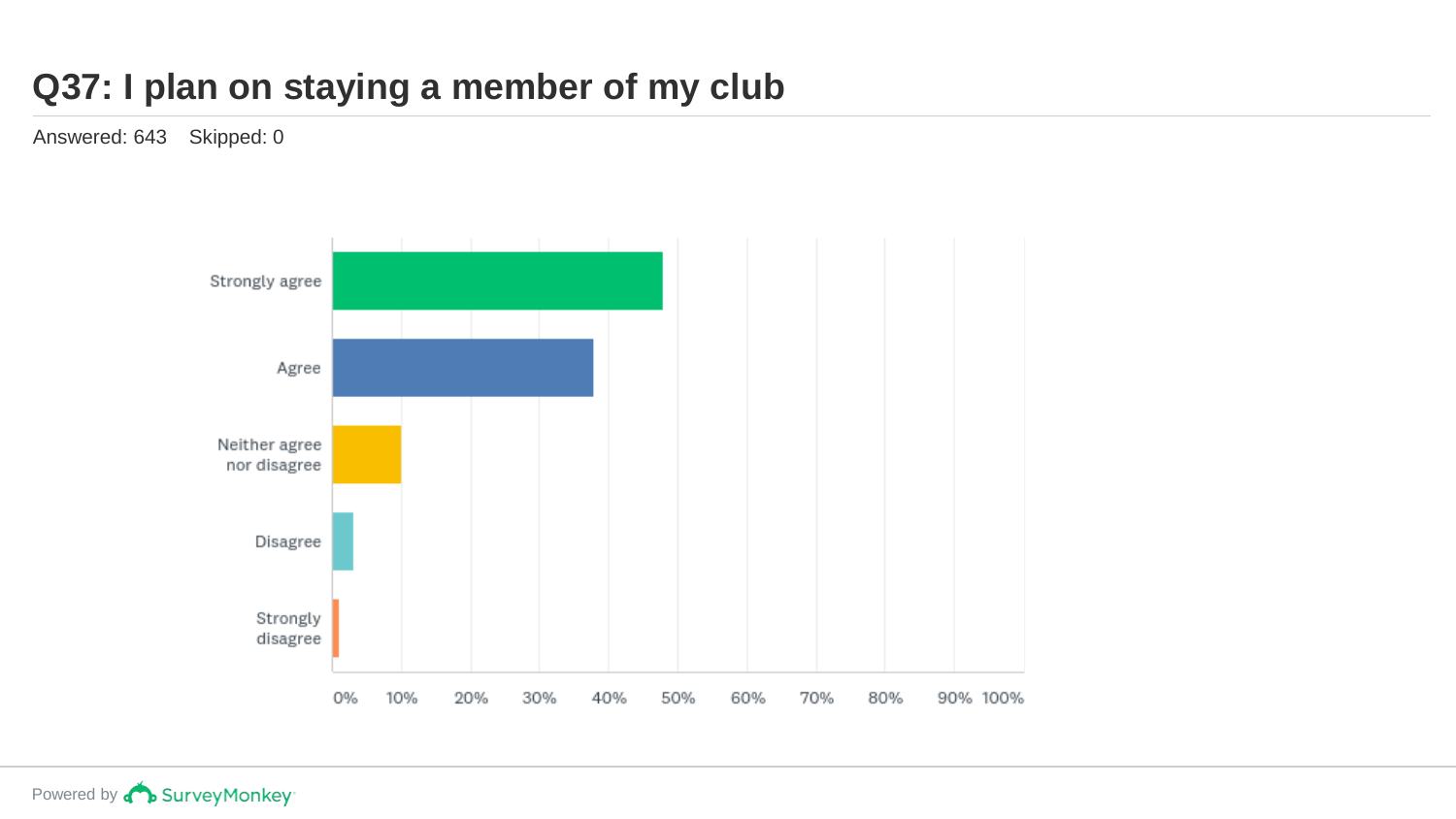# **Q38: For my role in the club, I receive the support and resources I need**

Answered: 643 Skipped: 0